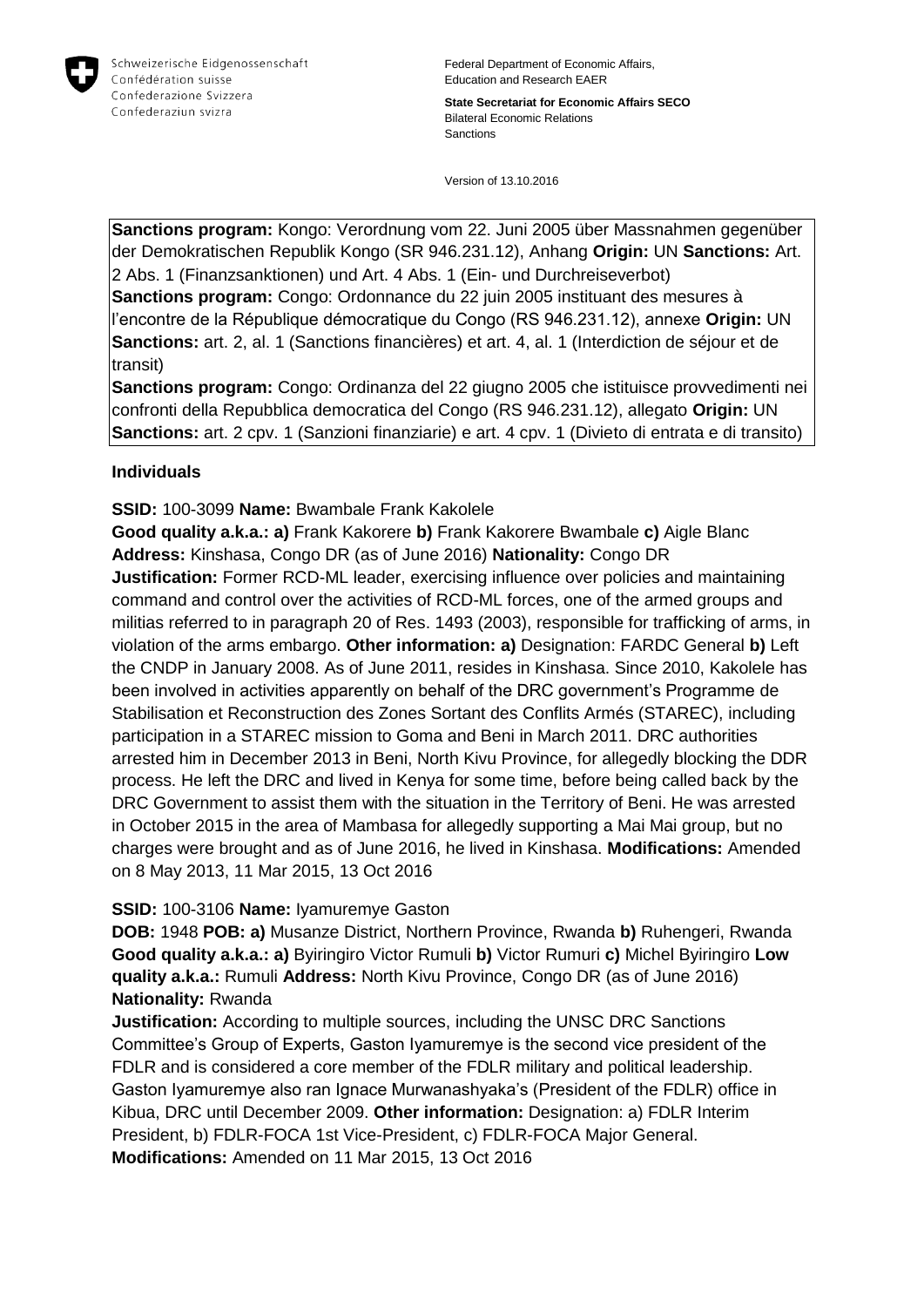## **SSID:** 100-3122 **Name:** Kakwavu Bukande Jérôme

**POB:** Goma, Congo DR **Good quality a.k.a.:** Jérôme Kakwavu **Low quality a.k.a.:**  Commandant Jérôme **Nationality:** Congo DR

**Justification:** Former President of UCD/FAPC. FAPC's control of illegal border posts between Uganda and the DRC – a key transit route for arms flows. As President of the FAPC, he exercised influence over policies and command and control over the activities of FAPC forces, which were involved in arms trafficking and, consequently, in violations of the arms embargo. According to the Office of the SRSG on Children and Armed Conflict, he was responsible for recruitment and use of children in Ituri in 2002. One of five senior FARDC officers who had been accused of serious crimes involving sexual violence and whose cases the Security Council had brought to the Government's attention during its visit in 2009. **Other information:** Given the rank of General in the FARDC in December 2004. As of June 2011, detained in Makala Prison in Kinshasa. As of 25 March 2011, the High Military Court in Kinshasa opened a trial against Kakwavu for war crimes. In November 2014, convicted by a DRC military court to ten years in prison for rape, murder, and torture. **Modifications:**  Amended on 11 Mar 2015

## **SSID:** 100-3131 **Name:** Katanga Germain

**DOB:** 28 Apr 1978 **POB:** Mambasa, Ituri Province, Congo DR **Address:** Congo DR (in prison) **Nationality:** Congo DR

**Justification:** FRPI chief. Involved in weapons transfers, in violation of the arms embargo. According to the Office of the SRSG on Children and Armed Conflict, he was responsible for recruitment and use of children in Ituri from 2002 to 2003. **Other information:** Appointed General in the FARDC in December 2004. Handed over by the Government of the DRC to the International Criminal Court on 18 October 2007. Initially convicted on 23 May 2014 by the ICC to 12 years in prison for war crimes and crimes against humanity, the ICC Appeals Chamber reduced his sentence and determined that Katanga's sentence should be completed on 18 January 2016. Although he was detained in the Netherlands for the duration of his trial, Katanga was transferred to a DRC prison in December 2015 and charged for other crimes previously committed in Ituri. **Modifications:** Amended on 8 May 2013, 11 Mar 2015, 13 Oct 2016

# **SSID:** 100-3136 **Name:** Lubanga Thomas

**POB:** Ituri, Congo DR **Address:** Congo DR (in prison) **Nationality:** Congo DR **Justification:** President of the UPC/L, one of the armed groups and militias referred to in paragraph 20 of Res.1493 (2003), involved in the trafficking of arms, in violation of the arms embargo. According to the Office of the SRSG on Children and Armed Conflict, he was responsible for recruitment and use of children in Ituri from 2002 to 2003. **Other information:** Arrested in Kinshasa in March 2005 for UPC/L involvement in human rights abuses violations. Transferred to the ICC on 17 March 2006. Convicted by the ICC in March 2012 and sentenced to 14 years in prison. On 1 December 2014, ICC appeals judges upheld Lubanga's conviction and sentence.Transferred to a prison facility in the DRC on 19 December 2015 to serve out his sentence of imprisonment. **Modifications:** Amended on 8 May 2013, 11 Mar 2015, 13 Oct 2016

## **SSID:** 100-3150 **Name:** Mandro Khawa Panga

**DOB:** 20 Aug 1973 **POB:** Bunia, Congo DR **Good quality a.k.a.: a)** Kawa Panga **b)** Kawa Panga Mandro **c)** Kawa Mandro **d)** Yves Andoul Karim **e)** Mandro Panga Kahwa **f)** Yves Khawa Panga Mandro **Low quality a.k.a.: a)** Chief Kahwa **b)** Kawa **Address:** Uganda (as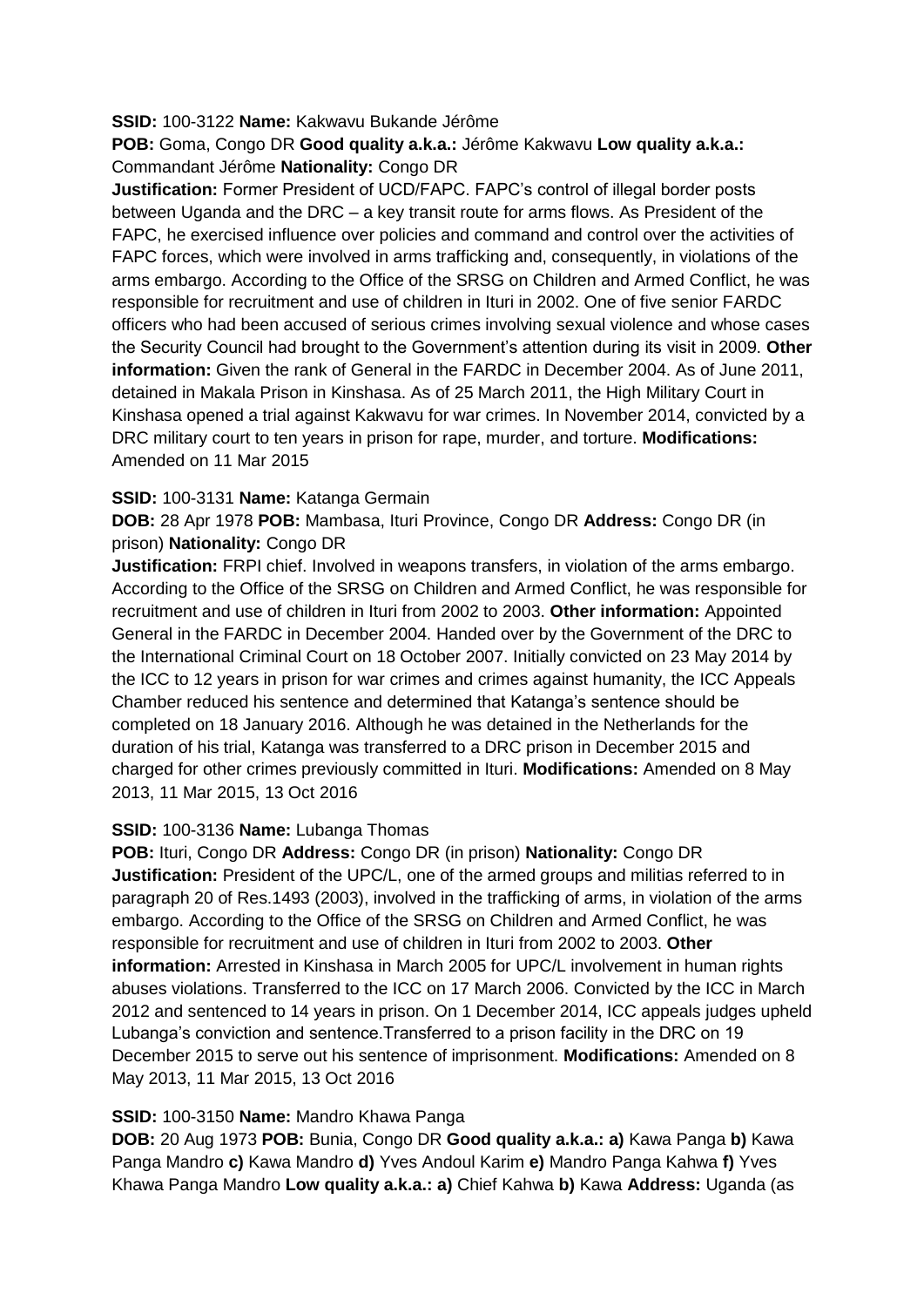## of May 2016) **Nationality:** Congo DR

**Justification:** Ex-President of PUSIC, one of the armed groups and militias referred to in paragraph 20 of Res. 1493 (2003) involved in arms trafficking, in violation of the arms embargo. According to the Office of the SRSG on Children and Armed Conflict, he was responsible for recruitment and use of children from 2001 to 2002. **Other information:** Placed in prison in Bunia in April 2005 for sabotage of the Ituri peace process. Arrested by Congolese authorities in October 2005, acquitted by the Court of Appeal in Kisangani, subsequently transferred to the judicial authorities in Kinshasa on new charges of crimes against humanity, war crimes, murder, aggravated assault and battery. In August 2014, a DRC military court in Kisangani convicted him of war crimes and crimes against humanity, sentenced him to nine years in prison, and ordered him to pay approximately USD 85,000 to his victims. He served his sentence and resides in Uganda as of May 2016. **Modifications:**  Amended on 8 May 2013, 11 Mar 2015, 13 Oct 2016

## **SSID:** 100-3166 **Name:** Mbarushimana Callixte

**DOB:** 24 Jul 1963 **POB:** Ndusu/Ruhengeri, Northern Province, Rwanda **Nationality:** Rwanda

**Justification:** Executive Secretary of the FDLR and Vice-President of the FDLR military high command until his arrest. Political/Military leader of a foreign armed group operating in the Democratic Republic of the Congo, impeding the disarmament and the voluntary repatriation and resettlement of combatants, per Security Council resolution 1857 (2008) OP 4 (b). **Other information: a)** Arrested in Paris on 3 October 2010 under ICC warrant for war crimes and crimes against humanity committed by FDLR troops in the Kivus in 2009. Transferred to The Hague on 25 January 2011 and released by the ICC in late 2011. Elected FDLR Executive Secretary on 29 November 2014 for a five-year term. **b)** Designation: FDLR Executive Secretary. **Modifications:** Amended on 11 Mar 2015, 13 Oct 2016

# **SSID:** 100-3177 **Name:** Mpamo Iruta Douglas

**DOB: a)** 28 Dec 1965 **b)** 29 Dec 1965 **POB: a)** Bashali, Masisi, Congo DR **b)** Goma, Congo DR **c)** Uvira, Congo DR **Good quality a.k.a.:** Douglas Iruta Mpamo **Low quality a.k.a.:**  Mpano **Address:** Gisenyi, Rwanda (as of June 2011) **Nationality:** Congo DR **Justification:** Owner/Manager of the Compagnie Aérienne des Grands Lacs and of Great Lakes Business Company, whose aircraft were used to provide assistance to armed groups and militias referred to in paragraph 20 of Res.1493 (2003). Also responsible for disguising information on flights and cargo apparently to allow for the violation of the arms embargo. **Other information:** No known occupation since two of the planes managed by Great Lakes Business Company (GLBC) crashed. **Modifications:** Amended on 11 Mar 2015

# **SSID:** 100-3193 **Name:** Mudacumura Sylvestre

**DOB:** 1954 **POB:** Cellule Ferege, Gatumba sector, Kibilira commune, Gisenyi prefecture, Rwanda **Good quality a.k.a.: a)** Mupenzi Bernard **b)** General Major Mupenzi **c)** General Mudacumura **Low quality a.k.a.: a)** Radja **b)** Pharaoh **Address:** North Kivu Province, Congo DR (as of June 2016) **Nationality:** Rwanda

**Justification:** FDLR Commander, exercising influence over policies, and maintaining command and control over the activities of FDLR forces, one of the armed groups and militias referred to in paragraph 20 of Res. 1493 (2003), involved in trafficking of arms, in violation of the arms embargo. Mudacumura (or staff) was in telephone communication with FDLR leader Murwanashyaka in Germany, including at the time of the Busurungi Massacre May 2009, and military commander Major Guillaume during Umoja Wetu and Kimia II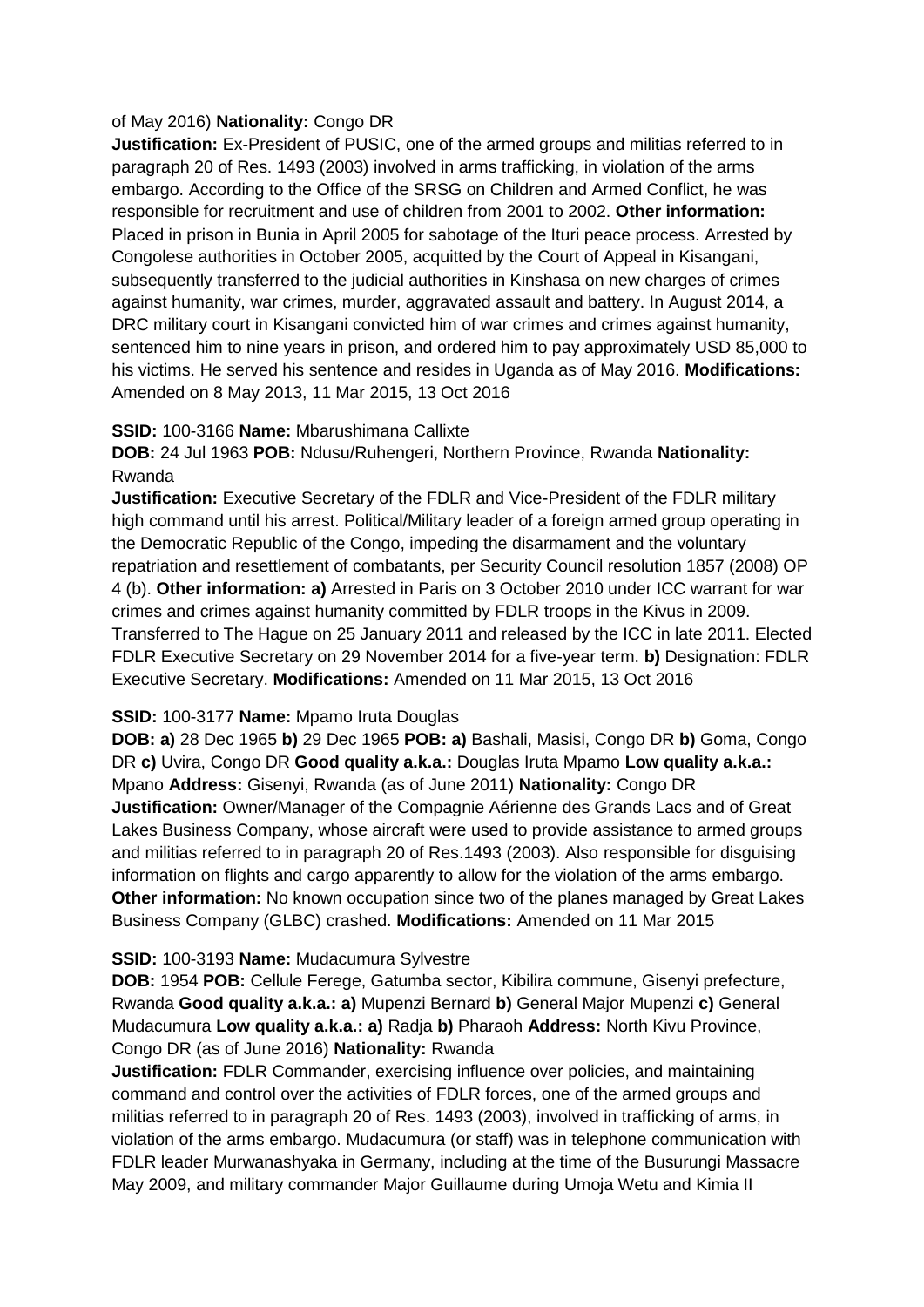operations in 2009. According to the Office of the SRSG on Children and Armed Conflict, he was responsible for 27 cases of recruitment and use of children by troops under his command in North Kivu from 2002 to 2007. **Other information: a)** The International Criminal Court issued an arrest warrant for Mudacumura on 12 July 2012 for nine counts of war crimes, including attacking civilians, murder, mutilation, cruel treatment, rape, torture, destruction of property, pillaging and outrages against personal dignity, allegedly committed between 2009 and 2010 in the DRC. **b)** Designation: a) FDLR-FOCA Commander b) FDLR-FOCA Lieutenant General. **Modifications:** Amended on 11 Mar 2015, 13 Oct 2016

## **SSID:** 100-3203 **Name:** Mugaragu Leodomir

**DOB: a)** 1954 **b)** 1953 **POB: a)** Kigali, Rwanda **b)** Rushashi, Northern Province, Rwanda **Good quality a.k.a.: a)** Manzi Leon **b)** Leo Manzi **Address:** FDLR HQ, Kikoma forest, Bogoyi, Walikale, North Kivu, Congo DR (as of June 2011) **Nationality:** Rwanda **Justification:** According to open source and official reporting, Leodomir Mugaragu is the Chief of Staff of the Forces Combattantes Abucunguzi/Combatant Force for the Liberation of Rwanda (FOCA), the FDLR's armed wing. According to official reporting Mugaragu is a senior planner for FDLR's military operations in the eastern DRC. **Other information:** FDLR-FOCA Chief of Staff, in charge of administration. **Modifications:** Amended on 11 Mar 2015

# **SSID:** 100-3217 **Name:** Mukulu Jamil

**DOB: a)** 1965 **b)** 1 Jan 1964 **POB:** Ntoke Village, Ntenjeru Sub County, Kayunga District, Uganda **Good quality a.k.a.: a)** Steven Alirabaki **b)** David Kyagulanyi **c)** Musezi Talengelanimiro **d)** Mzee Tutu **e)** Abdullah Junjuaka **f)** Alilabaki Kyagulanyi **g)** Hussein Muhammad **h)** Nicolas Luumu **i)** Julius Elius Mashauri **j)** David Amos Mazengo **Low quality a.k.a.: a)** Professor Musharaf **b)** Talengelanimiro **Address:** Uganda (reportedly in prison as of September 2016) **Nationality:** Uganda

**Justification:** According to open-source and official reporting, including the UNSC DRC Sanctions Committee's Group of Experts' reports, Mr. Jamil Mukulu is the military leader of the Allied Democratic Forces (ADF), a foreign armed group operating in the DRC that impedes the disarmament and voluntary repatriation or resettlement of ADF combatants, as described in paragraph 4 (b) of resolution 1857 (2008). The UNSC DRC Sanction Committee's Group of Experts has reported that Mukulu has provided leadership and material support to the ADF, an armed group operating in the territory of the DRC. According to multiple sources including the UNSC DRC Sanctions Committee's Group of Experts' reports, Jamil Mukulu has also continued to exercise influence over the policies, provided financing, and maintained direct command and control over the activities of, ADF forces in the field, including overseeing links with international terrorist networks. **Relation:** Leader of the ADF (SSID 100-27961) **Other information: a)** Designation: a) Head of the Allied Democratic Forces (ADF), b) Commander, Allied Democratic Forces **b)** Arrested in April 2015 in Tanzania and extradited to Uganda in July 2015. As of September 2016, Mukulu is reportedly being held in a police detention cell awaiting his trial for war crimes and grave breaches of the Geneva Convection under Ugandan Law. **Modifications:** Amended on 8 May 2013, 12 Aug 2014, 11 Mar 2015, 13 Oct 2016

# **SSID:** 100-3237 **Name:** Mujyambere Leopold

**DOB: a)** 17 Mar 1962 **b)** 1966 (approximately) **POB:** Kigali, Rwanda **Low quality a.k.a.: a)**  Musenyeri **b)** Achille **c)** Frere Petrus Ibrahim **Address:** Kinshasa, Congo DR (as of June 2016) **Nationality:** Rwanda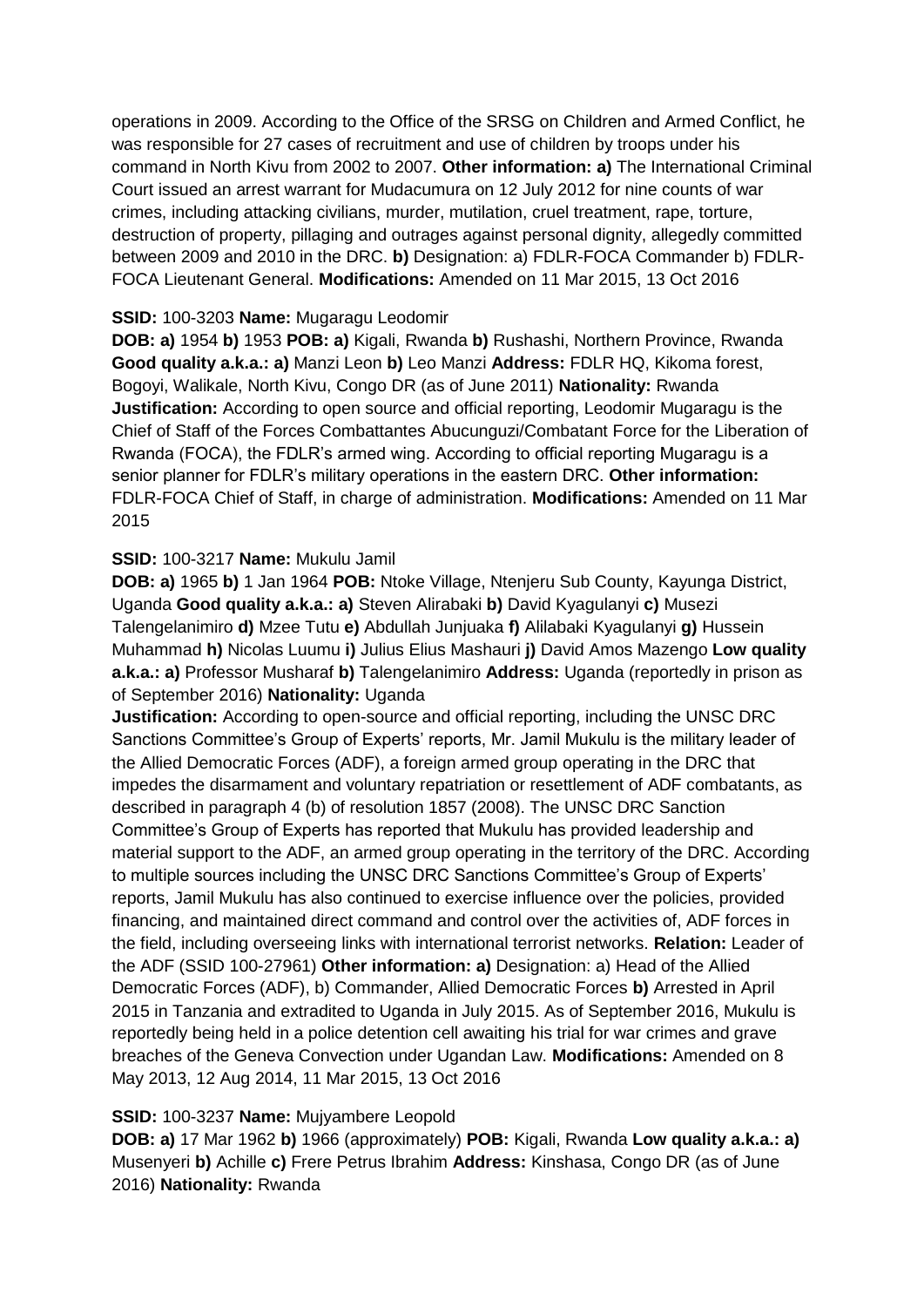**Justification:** Commander of the Second Division of FOCA/the Reserve Brigades (an FDLR armed branch). Military leader of a foreign armed group operating in the Democratic Republic of the Congo, impeding the disarmament and the voluntary repatriation and resettlement of combatants, per Security Council resolution 1857 (2008) OP 4 (b). In evidence collated by the UNSC DRC Sanctions Committee Group of Experts, detailed in its report of 13 February 2008, girls recovered from FDLR-FOCA had previously been abducted and sexually abused. Since mid-2007, FDLR-FOCA, which previously recruited boys in their mid to late teens, has been forcefully recruiting youth from the age of 10 years. The youngest are then used as escorts, and older children are deployed as soldiers on the frontline, per Security Council resolution 1857 (2008) OP4 (d) and (e). **Other information: a)** Became acting FDLR-FOCA Deputy Commander in 2014. Captured in Goma, DRC by Congolese security services in early May 2016 and transferred to Kinshasa. **b)** Designation: a) FDLR-FOCA Chief of Staff b) FDLR-FOCA Interim Deputy Commander. **Modifications:**  Amended on 11 Mar 2015, 13 Oct 2016

## **SSID:** 100-3249 **Name:** Murwanashyaka Ignace

**Title:** Dr. **DOB:** 14 May 1963 **POB: a)** Butera, Rwanda **b)** Ngoma, Butare, Rwanda **Low quality a.k.a.:** Dr. Ignace **Address:** Germany (in prison) **Nationality:** Rwanda **Justification:** President of FDLR, and supreme commander of the FDLR armed forces exercising influence over policies, and maintaining command and control over the activities of FDLR forces, one of the armed groups and militias referred to in paragraph 20 of Res. 1493 (2003), involved in trafficking of arms, in violation of the arms embargo. In telephone communication with FDLR military field commanders (including during the Busurungi May 2009 massacre); gave military orders to the high command; involved in coordinating the transfer of arms and ammunition to FDLR units and relaying specific instructions for use; managing large sums of money raised through illicit sale of natural resources in areas of FDLR control. According to the Office of the SRSG on Children and Armed Conflict, he held command responsibility as President and military commander of FDLR for recruitment and use of children by the FDLR in Eastern Congo. **Other information: a)** Arrested by German authorities on 17 November 2009 and found guilty by a German court on 28 September 2015 of leadership of a foreign terrorist group and aiding in war crimes. Received a 13-year sentence and is in prison in Germany as of June 2016. Re-elected FDLR President on 29 November 2014 for a five-year term. **b)** Designation: FDLR President. **Modifications:**  Amended on 11 Mar 2015, 13 Oct 2016

#### **SSID:** 100-3261 **Name:** Musoni Straton

**DOB: a)** 6 Apr 1961 **b)** 4 Jun 1961 **POB:** Mugambazi, Kigali, Rwanda **Good quality a.k.a.:**  IO Musoni **Nationality:** Rwanda

**Justification:** Through his leadership of the FDLR, a foreign armed group operating in the DRC, Musoni is impeding the disarmament and voluntary repatriation or resettlement of combatants belonging to those groups, in breach of resolution 1649 (2005). **Other information: a)** Arrested by German authorities on 17 November 2009, found guilty in a German court on 28 September 2015 of leadership of a foreign terrorist group, and received an 8-year sentence. Musoni was released from prison immediately after the trial, having served over 5 years of his sentence. **b)** Designation: Former FDLR Vice President. **Modifications:** Amended on 11 Mar 2015, 13 Oct 2016

#### **SSID:** 100-3272 **Name:** Mutebutsi Jules

**DOB:** 1964 **POB:** Minembwe South Kivu, Congo DR **Good quality a.k.a.: a)** Jules Mutebusi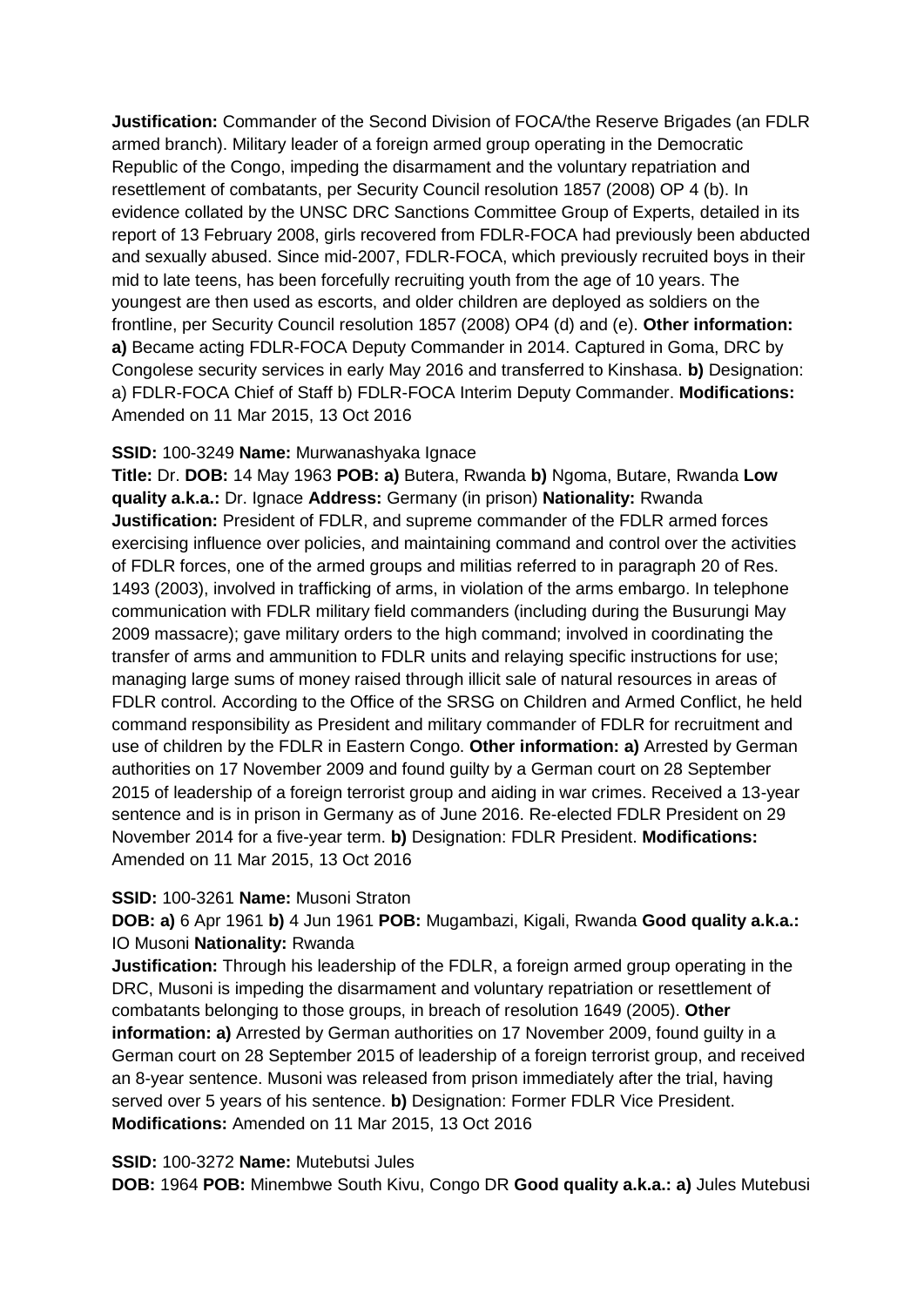## **b)** Jules Mutebuzi **c)** Colonel Mutebutsi **Nationality:** Congo DR

**Justification:** Joined forces with other renegade elements of former RCD-G to take town of Bukavu in May 2004 by force. Implicated in the receipt of weapons outside of FARDC structures and provision of supplies to armed groups and militia mentioned in paragraph 20 of Res. 1493 (2003), in violation of the arms embargo. **Other information:** Former FARDC Deputy Military Regional Commander of 10th Military Region in April 2004, dismissed for indiscipline. In December 2007, he was arrested by Rwandan authorities when he tried to cross the border into the DRC. Reported to have died in Kigali on 9 May 2014. **Modifications:** Amended on 11 Mar 2015, 13 Oct 2016

## **SSID:** 100-3284 **Name:** Ngudjolo Mathieu Chui

**DOB:** 8 Oct 1970 **POB:** Bunia, Ituri Province, Congo DR **Good quality a.k.a.:** Cui Ngudjolo **Address:** Congo DR **Nationality:** Congo DR

**Justification:** FNI Chief of Staff and former Chief of Staff of the FRPI, exercising influence over policies and maintaining command and control over the activities of FRPI forces, one of the armed groups and militias referred to in paragraph 20 of Res. 1493 (2003), responsible for trafficking of arms, in violation of the arms embargo. According to the Office of the SRSG on Children and Armed Conflict, he was responsible for recruitment and use of children under 15 years old in Ituri in 2006. **Other information:** Arrested by MONUC in Bunia in October 2003. Surrendered by the Government of the DRC to the International Criminal Court on 7 February 2008. Acquitted of all charges by the ICC in December 2012, and the verdict was upheld by the Appeals Chamber on 27 February 2015. Ngudjolo filed a claim for asylum in the Netherlands, but was denied. He was deported to the DRC on 11 May 2015. **Modifications:** Amended on 8 May 2013, 11 Mar 2015, 13 Oct 2016

# **SSID:** 100-3290 **Name:** Njabu Floribert Ngabu

**DOB:** 23 May 1971 **Good quality a.k.a.: a)** Floribert Njabu **b)** Floribert Ndjabu **c)** Floribert Ngabu Ndjabu **Nationality:** Congo DR **Identification document:** Passport No. OB 0243318, Congo DR

**Justification:** President of FNI, one of the armed groups and militias referred to in paragraph 20 of Res. 1493 (2003), involved in the trafficking of arms, in violation of the arms embargo. **Other information:** Under house arrest in Kinshasa since March 2005 for FNI involvement in human rights abuses.Transferred to The Hague on 27 March 2011 to testify in the ICC Germain Katanga and Mathieu Ngudjolo trials. Applied for asylum in the Netherlands in May 2011. In October 2012, a Dutch court denied his asylum claim. In July 2014, he was deported from the Netherlands to DRC, where he was placed under arrest. **Modifications:** Amended on 8 May 2013, 11 Mar 2015, 13 Oct 2016

# **SSID:** 100-3297 **Name:** Nkunda Laurent

**DOB: a)** 6 Feb 1967 **b)** 2 Feb 1967 **POB:** Rutshuru, North Kivu, Congo DR **Good quality a.k.a.: a)** Nkunda Mihigo Laurent **b)** Laurent Nkunda Bwatare **c)** Laurent Nkundabatware **d)**  Laurent Nkunda Mahoro Batware **e)** Laurent Nkunda Batware **Low quality a.k.a.: a)**  Chairman **b)** General Nkunda **c)** Papa Six **Nationality:** Congo DR

**Justification:** Joined forces with other renegade elements of former RCD-G to take Bukavu in May 2004 by force. In receipt of weapons outside of FARDC in violation of the arms embargo. According to the Office of the SRSG on Children and Armed Conflict, he was responsible for 264 cases of recruitment and use of children by troops under his command in North Kivu from 2002 to 2009. **Other information:** Former RCD-G General. Founder, National Congress for the People's Defense, 2006; Senior Officer, Rally for Congolese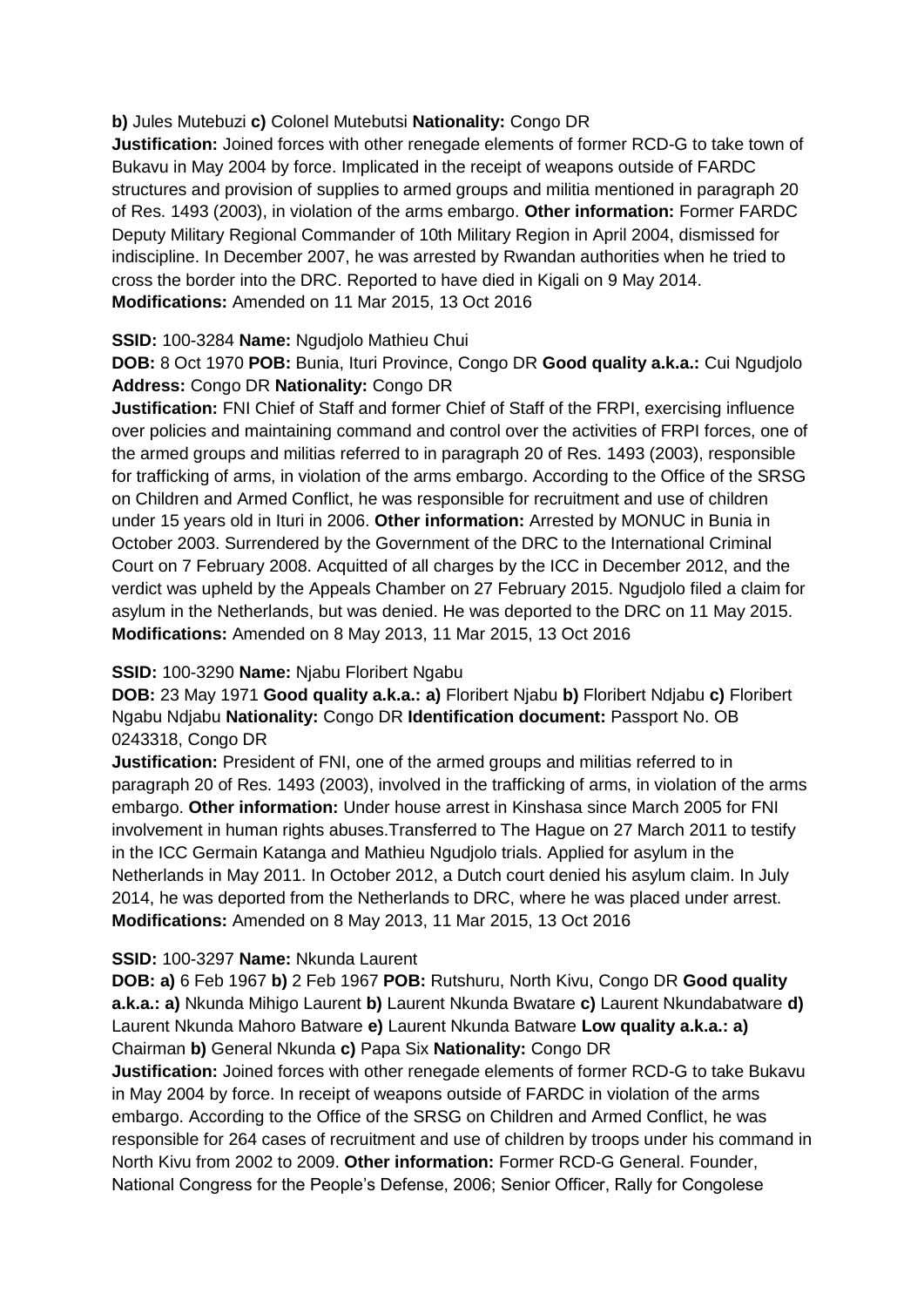Democracy-Goma (RCD-G), 1998–2006; Officer Rwandan Patriotic Front (RPF), 1992– 1998. Laurent Nkunda was arrested by Rwandan authorities in Rwanda in January 2009 and replaced as the commander of the CNDP. Since then, he has been under house arrest in Kigali, Rwanda. DRC Government's request to extradite Nkunda for crimes committed in eastern DRC has been refused by Rwanda. In 2010, Nkunda's appeal for illegal detention was rejected by Rwandan court in Gisenyi, ruling that the matter should be examined by a military court. Nkunda's lawyers appealed with the Rwandan Military Court. **Modifications:**  Amended on 11 Mar 2015

## **SSID:** 100-3315 **Name:** Nsanzubukire Felicien

**DOB:** 1967 **POB: a)** Murama, Kigali, Rwanda **b)** Rubungo, Kigali, Rwanda **c)** Kinyinya, Kigali, Rwanda **Good quality a.k.a.:** Fred Irakeza **Address:** South Kivu Province, Congo DR (as of June 2016) **Nationality:** Rwanda

**Justification:** Felicien Nsanzubukire supervised and coordinated the trafficking of ammunition and weapons between at least November 2008 and April 2009 from the United Republic of Tanzania, via Lake Tanganyika, to FDLR units based in the Uvira and Fizi areas of South Kivu. **Other information:** Designation: a) FDLR-FOCA Subsector Commander b) FDLR-FOCA Colonel. **Modifications:** Amended on 11 Mar 2015, 13 Oct 2016

## **SSID:** 100-3325 **Name:** Ntawunguka Pacifique

**DOB: a)** 1 Jan 1964 **b)** 1964 (approximately) **POB:** Gaseke, Gisenyi Province, Rwanda **Good quality a.k.a.:** Pacifique Ntawungula **Low quality a.k.a.: a)** Colonel Omega **b)** Nzeri **c)** Israel **Address:** Rutshuru Territory, North Kivu, Congo DR (as of June 2016) **Nationality:** Rwanda

**Justification:** Commander of the First Division of FOCA (an FDLR armed wing). Military leader of a foreign armed group operating in the Democratic Republic of the Congo, impeding the disarmament and the voluntary repatriation and resettlement of combatants, in violation of Security Council resolution 1857 (2008) OP 4 (b). In evidence collated by the UNSC DRC Sanctions Committee Group of Experts, detailed in its report of 13 February 2008, girls recovered from FDLR-FOCA had previously been abducted and sexually abused. Since mid-2007, FDLR-FOCA, which previously recruited boys in their mid to late teens, has been forcefully recruiting youth from the age of 10 years. The youngest are then used as escorts, and older children are deployed as soldiers on the frontline, in violation of Security Council resolution 1857 (2008) OP4 (d) and (e). **Other information: a)** Designation: a) FDLR-FOCA "SONOKI" Sector Commander b) FDLR-FOCA Brigadier General **b)** Received military training in Egypt. **Modifications:** Amended on 11 Mar 2015, 13 Oct 2016

# **SSID:** 100-3339 **Name:** Nyakuni James

## **Nationality:** Uganda

**Justification:** Trade partnership with Jérôme Kakwavu, particularly smuggling across the DRC/Uganda border, including suspected smuggling of weapons and military material in unchecked trucks. Violation of the arms embargo and provision of assistance to armed groups and militia referred to in paragraph 20 of Res. 1493 (2003), including financial support that allows them to operate militarily.

## **SSID:** 100-3344 **Name:** Nzeyimana Stanislas

**DOB: a)** 1 Jan 1966 **b)** 1967 (approximately) **c)** 28 Aug 1966 **POB:** Mugusa, Butare, Rwanda **Good quality a.k.a.: a)** Deogratias Bigaruka Izabayo **b)** Izabayo Deo **c)** Jules Mateso Mlamba **Low quality a.k.a.: a)** Bigaruka **b)** Bigurura **Nationality:** Rwanda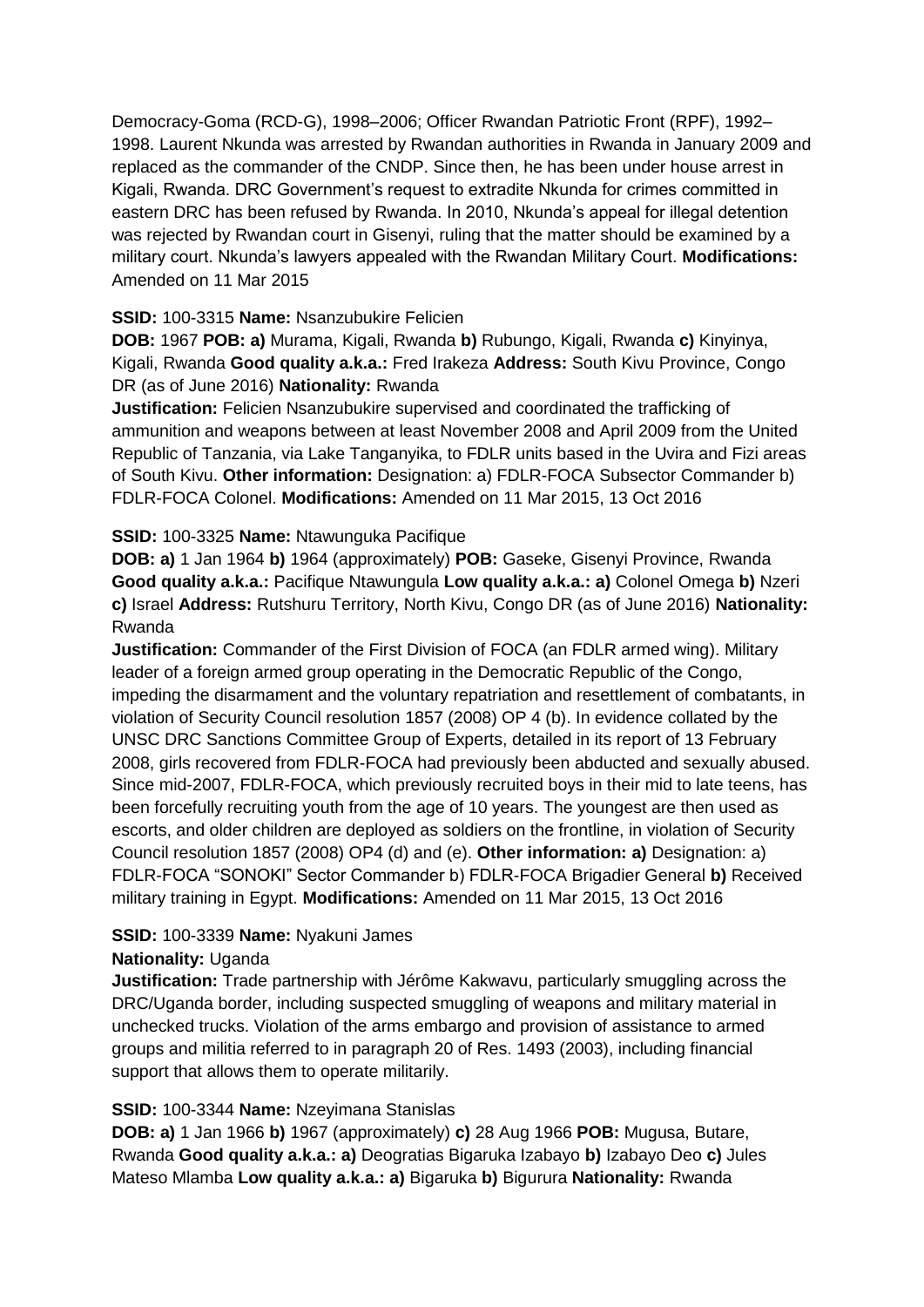**Justification:** Deputy Commander of the FOCA (an FDLR armed branch). Military leader of a foreign armed group operating in the Democratic Republic of the Congo, impeding the disarmament and the voluntary repatriation and resettlement of combatants, per Security Council resolution 1857 (2008) OP 4 (b). In evidence collated by the UNSC DRC Sanctions Committee Group of Experts, detailed in its report of 13 February 2008, girls recovered from FDLR-FOCA had previously been abducted and sexually abused. Since mid-2007, FDLR-FOCA, which previously recruited boys in their mid to late teens, has been forcefully recruiting youth from the age of 10 years. The youngest are then used as escorts, and older children are deployed as soldiers on the frontline, per Security Council resolution 1857 (2008) OP4 (d) and (e). **Other information: a)** Designation: Former FDLR-FOCA Deputy Commander **b)** Disappeared while in Tanzania in early 2013. Whereabouts unknown as of June 2016. **Modifications:** Amended on 8 May 2013, 11 Mar 2015, 13 Oct 2016

### **SSID:** 100-3361 **Name:** Ozia Mazio Dieudonné

**DOB:** 6 Jun 1949 **POB:** Ariwara, Congo DR **Good quality a.k.a.:** Ozia Mazio **Low quality a.k.a.: a)** Omari **b)** Mr Omari **Nationality:** Congo DR

**Justification:** Financial schemes with Jérôme Kakwavu and FAPC and smuggling across the DRC/Uganda border, allowing supplies and cash to be made available to Kakwavu and his troops. Violation of the arms embargo, including by providing assistance to armed groups and militia referred to in paragraph 20 of Res. 1493 (2003). **Other information:** While president of the Fédération des entreprises congolaises (FEC) in Aru territory, Dieudonné Ozia Mazio is believed to have died in Ariwara on 23 September 2008. **Modifications:**  Amended on 11 Mar 2015

### **SSID:** 100-3373 **Name:** Sheka Ntabo Ntaberi

**DOB:** 4 Apr 1976 **POB:** Walikale Territory, Congo DR **Nationality:** Congo DR **Justification:** Ntabo Ntaberi Sheka, Commander-in-Chief of the political branch of the Mayi Mayi Sheka, is the political leader of a Congolese armed group that impedes the disarmament, demobilization, or reintegration of combatants. The Mayi Mayi Sheka is a Congo-based militia group that operates from bases in Walikale territory in eastern DRC. The Mayi Mayi Sheka group has carried out attacks on mines in eastern DRC, including taking over the Bisiye mines and extorting from locals. Ntabo Ntaberi Sheka has also committed serious violations of international law involving the targeting of children. Ntabo Ntaberi Sheka planned and ordered a series of attacks in Walikale territory from 30 July to 2 August, 2010, to punish local populations accused of collaborating with Congolese Government forces. In the course of the attacks, children were raped and were abducted, subjected to forced labor and subjected to cruel, inhumane or degrading treatment. The Mayi Mayi Sheka militia group also forcibly recruits boys and holds children in their ranks from recruitment drives. **Other information:** Designation: Commander-in-Chief, Nduma Defence of Congo, Mayi Mayi Sheka group. **Modifications:** Amended on 11 Mar 2015

## **SSID:** 100-3382 **Name:** Taganda Bosco

**POB:** Bigogwe, Rwanda **Good quality a.k.a.: a)** Bosco Ntaganda **b)** Bosco Ntagenda **c)**  General Taganda **Low quality a.k.a.: a)** Lydia **b)** Terminator **c)** Tango Romeo **d)** Romeo **e)**  Major **Address:** Goma, Congo DR (as of June 2011) **Nationality:** Congo DR **Justification:** UPC/L military commander, exercising influence over policies and maintaining command and control over the activities of UPC/L, one of the armed groups and militias referred to in paragraph 20 of Res. 1493 (2003), involved in the trafficking of arms, in violation of the arms embargo. He was appointed General in the FARDC in December 2004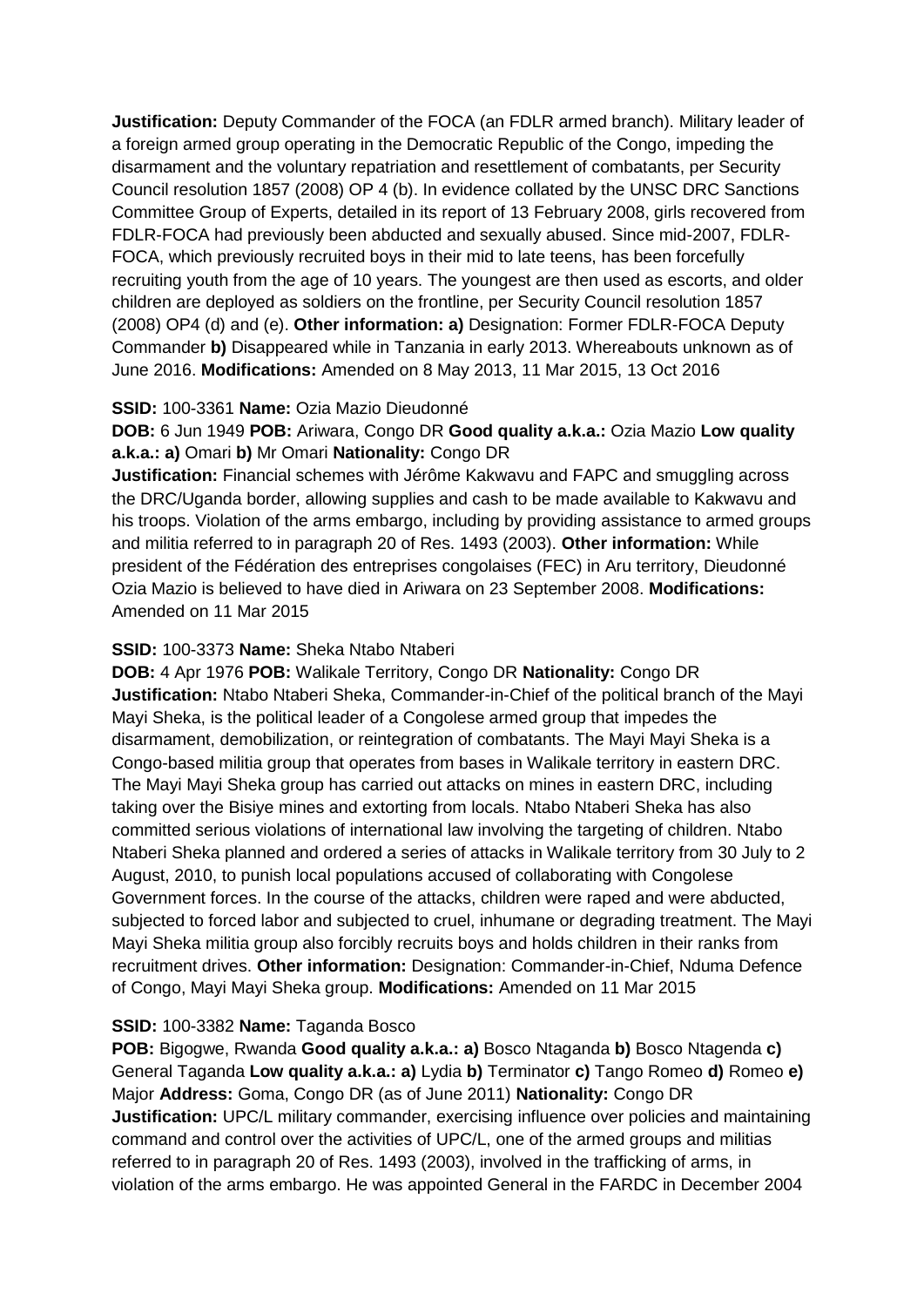but refused to accept the promotion, therefore remaining outside of the FARDC. According to the Office of the SRSG on Children and Armed Conflict, he was responsible for recruitment and use of children in Ituri in 2002 and 2003, and 155 cases of direct and/or command responsibility for recruitment and use of children in North Kivu from 2002 to 2009. As CNDP Chief of Staff, had direct and command responsibility for the massacre at Kiwanja (November 2008). **Other information: a)** DOB range: between 1973 and 1974 **b)** Born in Rwanda, he moved to Nyamitaba, Masisi territory, North Kivu, when he was a child. Nominated FARDC Brigadier-General by Presidential Decree on 11 December 2004, following Ituri peace agreements. Formerly Chief of Staff in CNDP and became CNDP military commander since the arrest of Laurent Nkunda in January 2009. Since January 2009, de facto Deputy Commander of consecutive anti-FDLR operations «Umoja Wetu», «Kimia II», and «Amani Leo» in North and South Kivu. **c)** Entered Rwanda in Mar 2013 and voluntarily surrendered to ICC officials in Kigali on March 22. Transferred to the ICC in The Hague, Netherlands. On 9 June 2014, ICC confirmed 13 charges of war crimes and five charges of crimes against humanity against him; the trial is scheduled to start 2 June 2015. **d)** Low quality a.k.a. a) Lydia (when he was part of APR.), c) Tango Romeo (Call sign), d) Romeo (Call sign) **Modifications:** Amended on 8 May 2013, 11 Mar 2015

#### **SSID:** 100-3400 **Name:** Zimurinda Innocent

**DOB: a)** 1 Sep 1972 **b)** 1975 (approximately) **c)** 16 Mar 1972 **POB: a)** Ngungu, Masisi Territory, North Kivu, Congo DR **b)** Masisi, Congo DR **Low quality a.k.a.:** Zimulinda **Address:** Rubavu, Mudende, Rwanda **Nationality:** Congo DR

**Justification:** According to multiple sources, Lt Col Innocent Zimurinda, in his capacity as one of the commanders of the FARDC 231st Brigade, gave orders that resulted in the massacre of over 100 Rwandan refugees, mostly women and children, during an April 2009 military operation in the Shalio area. The UNSC DRC Sanctions Committee's Group of Experts reported that Lt Col Innocent Zimurinda was witnessed first hand refusing to release three children from his command in Kalehe, on August 29, 2009. According to multiple sources, Lt Col Innocent Zimurinda, prior to the CNDP's integration into FARDC, participated in a November 2008 CNDP operation that resulted in the massacre of 89 civilians, including women and children, in the region of Kiwanja. In March 2010, 51 human rights groups working in eastern DRC alleged that Zimurinda was responsible for multiple human rights abuses involving the murder of numerous civilians, including women and children, between February 2007 and August 2007. Zimurinda was accused in the same complaint of responsibility for the rape of a large number of women and girls. According to a May 21, 2010, statement by the Special Representative of the Secretary General for Children and Armed Conflict, Innocent Zimurinda has been involved in the arbitrary execution of child soldiers, including during operation Kimia II. According to the same statement, he denied access by the UN Mission in the DRC (MONUC) to screen troops for minors. According to the UNSC DRC Sanctions Committee's Group of Experts, Lt Col Zimurinda holds direct and command responsibility for child recruitment and for maintaining children within troops under his command. **Other information: a)** Integrated in the FARDC in 2009 as a Lieutenant Colonel, brigade commander in FARDC Kimia II Ops, based in Ngungu area. In July 2009, Zimurinda was promoted to full Colonel and became FARDC Sector commander in Ngungu and subsequently in Kitchanga in FARDC Kimia II and Amani Leo Operations. Whereas Zimurinda did not appear in the 31 December 2010 DRC Presidential ordinance nominating high FARDC officers, Zimurinda de facto maintained his command position of FARDC 22nd sector in Kitchanga and wears the newly issued FARDC rank and uniform. In December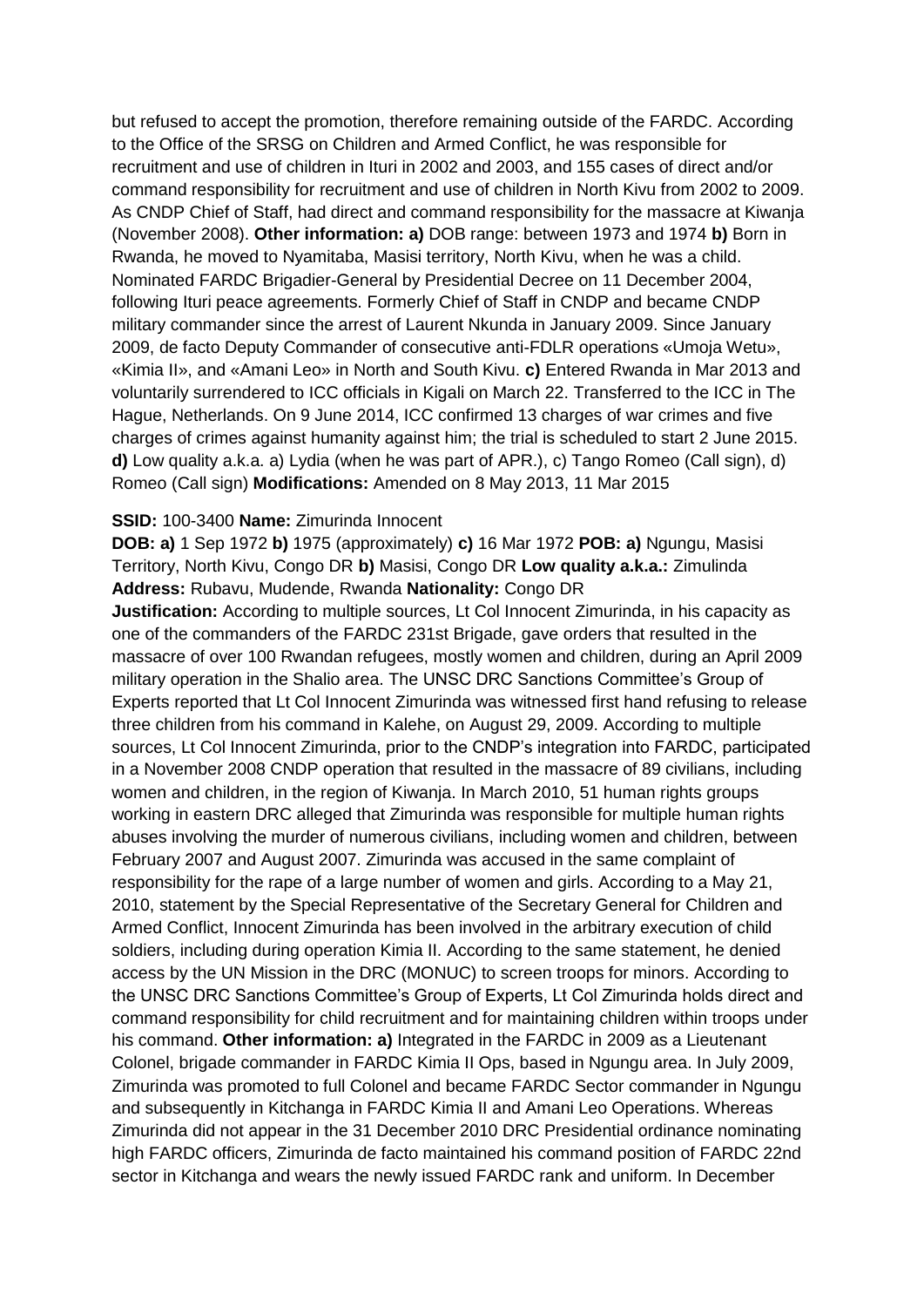2010, recruitment activities carried out by elements under the command of Zimurinda were denounced in open source reports. Entered the Republic of Rwanda on 16 Mar 2013. As of late 2014, residing in Ngoma camp, Rwanda. **b)** Designation: a) M23, Bde Comd, Rank: Colonel, b) Colonel in the FARDC **Modifications:** Amended on 8 May 2013, 11 Mar 2015

### **SSID:** 100-22941 **Name:** Makenga Sultani

**DOB:** 25 Dec 1973 **POB:** Rutshuru, Congo DR **Good quality a.k.a.: a)** Colonel Sultani Makenga **b)** Emmanuel Sultani Makenga **Nationality:** Congo DR **Justification:** Sultani Makenga is a military leader of the «mouvement du 23 Mars» (M23) group operating in the Democratic Republic of the Congo (DRC). As a leader of M23 (also known as the Congolese Revolutionary Army), Sultani Makenga has committed and is responsible for serious violations of international law involving the targeting of women and children in situations of armed conflict, including killing and maiming, sexual violence, abduction, and forced displacement. He has also been responsible for violations of international law related to M23's actions in recruiting or using children in armed conflict in the DRC. Under the command of Sultani Makenga, M23 has carried out extensive atrocities against the civilian population of the DRC. According to testimonies and reports, the militants operating under the command of Sultani Makenga have conducted rapes throughout Rutshuru territory against women and children, some of whom have been as young as 8 years old, as part of a policy to consolidate control in Rutshuru territory. Under Makenga's command, M23 has conducted extensive forced recruitment campaigns of children in the DRC and in the region, as well as killing, maiming, and injuring scores of children. Many of the forced child recruits have been under the age of 15. Makenga has also been reported to be the recipient of arms and related materiel in violation of measures taken by the DRC to implement the arms embargo, including domestic ordinances on the importing and possession of arms and related materiel. Makenga's actions as the leader of M23 have included serious violations of international law and atrocities against the civilian population of the DRC, and have aggravated the conditions of insecurity, displacement, and conflict in the region. **Other information:** A military leader of the «Mouvement du 23 Mars» (M23) group operating in the Democratic Republic of the Congo. In Uganda as of late 2014. **Modifications:** Amended on 11 Mar 2015

## **SSID:** 100-23709 **Name:** Ngaruye Wa Myamuro Baudoin

**Title:** Military leader of the Mouvement du 23 Mars (M23) **DOB: a)** 1 Apr 1978 **b)** 1978 **POB: a)** Bibwe, Congo DR **b)** Lusamambo, Lubero territory, Congo DR **Good quality a.k.a.:**  Colonel Baudoin Ngaruye **Address:** Rubavu / Mudende, Rwanda **Nationality:** Congo DR **Identification document:** Other No. 1-78-09-44621-80, Congo (FARDC ID) **Justification:** In April 2012, Ngaruye commanded the ex-CNDP mutiny, known as the Mouvement du 23 Mars (M23), under the orders of General Ntaganda. He is currently the third highest ranking military commander within the M23. The Group of experts on the DRC previously recommended him for designation in 2008 and 2009. He is responsible for and has committed severe violations of human rights and international law. He recruited and trained hundreds of children between 2008 and 2009 and then towards the end of 2010 for the M23. He has committed killing, maiming and abductions, often targeting women. He is responsible for executions and torture of deserters within the M23. In 2009 within the FARDC, he gave the orders to kill all men in Shalio village of Walikale. He also provided weapons, munitions and salaries in Masisi and Walikale under the direct orders from Ntaganda. In 2010 he orchestrated the forced displacement and expropriation of populations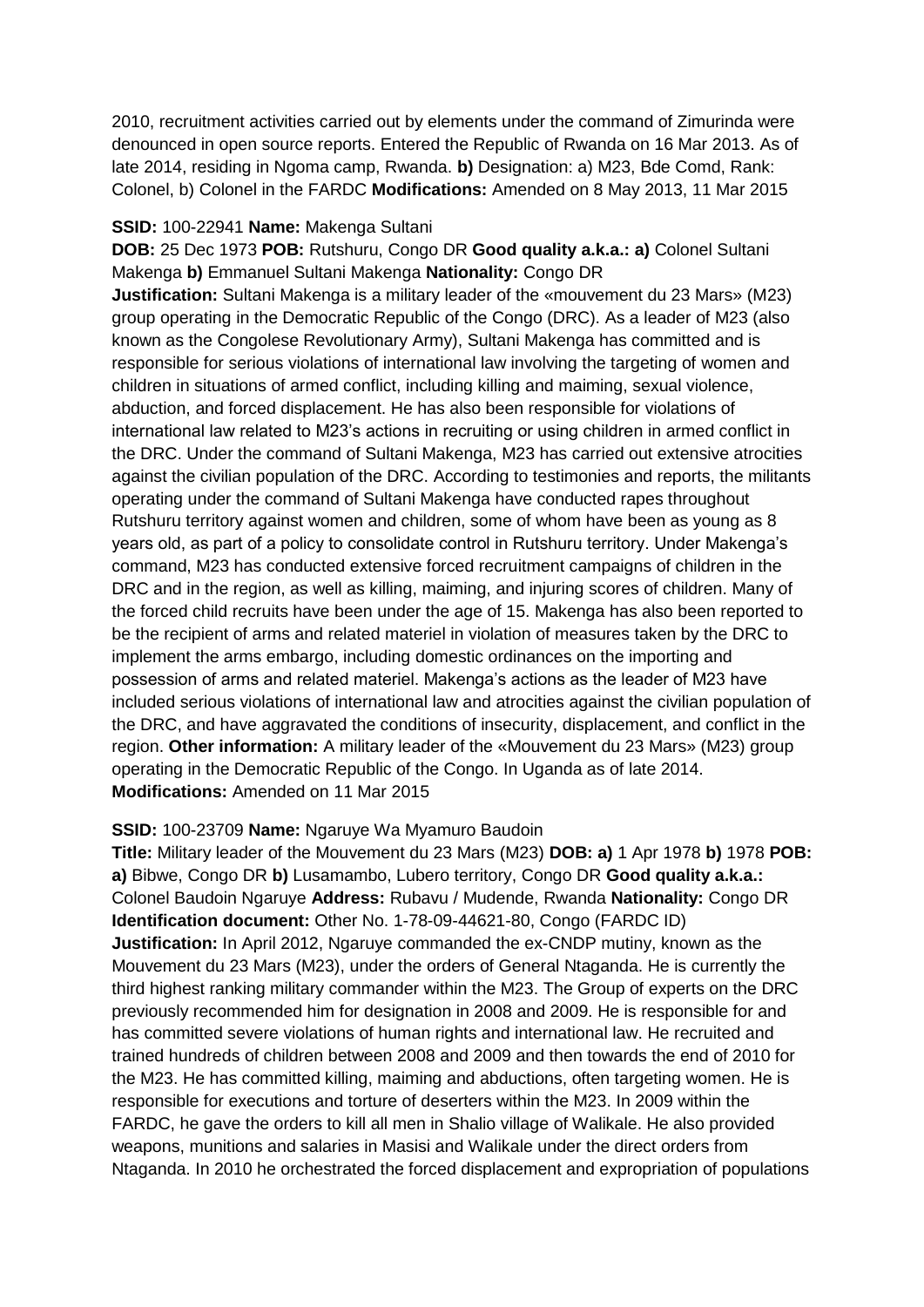in the area of Lukopfu. He has also been extensively involved in criminal networks within the FARDC deriving profits from the mineral trade which led to tensions and violence with Colonel Innocent Zimurinda in 2011. **Other information: a)** Designation: Brigadier General **b)** Entered the Republic of Rwanda on 16 March 2013. As of late 2014, living in Ngoma camp, Rwanda. **Modifications:** Listed on 19 Dec 2012, amended on 8 May 2013, 11 Mar 2015

## **SSID:** 100-23719 **Name:** Kaina Innocent

**DOB:** Nov 1973 **POB:** Bunagana, Rutshuru territory, Congo DR **Good quality a.k.a.:**  Colonel Innocent Kaina **Low quality a.k.a.:** India Queen **Address:** Uganda (as of early 2016)

**Justification:** Innocent Kaina is currently a Sector commander in the Mouvement du 23 Mars (M23). He is responsible for and has committed serious violations of international law and human rights. In July 2007 the Garrison Military Tribunal of Kinshasa found Kaina responsible for crime against humanity committed in the District of Ituri, between May 2003 and December 2005. He was released in 2009 as part of the peace agreement between the Congolese government and the CNDP. Within the FARDC in 2009, he has been guilty of executions, abductions and maiming in Masisi territory. As Commander under the orders of General Ntaganda, he initiated the ex-CNDP mutiny in Rutshuru territory in April 2012. He ensured the security of the mutineers out of Masisi. Between May and August 2012, he oversaw the recruitment and training of over 150 children for the M23 rebellion, shooting the boys who had tried to escape. In July 2012 he travelled to Berunda and Degho for mobilization and recruitment activities for the M23. **Other information: a)** Designation: Former M23 Deputy Commander **b)** Became M23 deputy commander after the flight of Bosco Taganda's faction to Rwanda in March 2013. Fled to Uganda in November 2013. In Uganda as of early 2016. **Modifications:** Listed on 19 Dec 2012, amended on 11 Mar 2015, 13 Oct 2016

# **SSID:** 100-23788 **Name:** Badege Eric

**DOB:** 1971 **Address:** Rwanda (as of early 2016) **Nationality:** Congo DR **Justification: a)** According to a November 15, 2012, final report by the Group of Experts on the Democratic Republic of the Congo, "...Lt. Col. Eric Badege had become the focal point of M23 in Masisi and commanded joint operations... " with another military leader. Additionally, "a series of coordinated attacks carried out in August [2012] by Lt. Col. Badege... enabled M23 to destabilize a considerable part of Masisi territory." "According to former combatants, Lt Col. Badege... acted under the orders of Col. Makenga when he orchestrated the attacks. **b)** As a military commander of M23, Badege is responsible for serious violations involving the targeting of children or women in situations of armed conflict. According to the November 2012 Group of Experts report, there have been several major incidents of indiscriminate killings of civilians, including women and children. Since May 2012 Raia Mutomboki, under the command of M23, have killed hundreds of civilians in a series of coordinated attacks. In August, Badege carried out joint attacks which involved the indiscriminate killing of civilians. The November Group of Experts report states that these attacks were jointly orchestrated by Badege and Colonel Makoma Semivumbi Jacques. According to the Group of Experts Report, local leaders from Masisi stated that Badege commanded these Raia Mutomboki attacks on the ground. **c)** According to a July 28, 2012, Radio Okapi article, "the administrator of Masisi announced this Saturday, July 28th, the defection of the commander of the 2nd Battalion of the 410th Regiment FARDC base Nabiondo, about thirty kilometers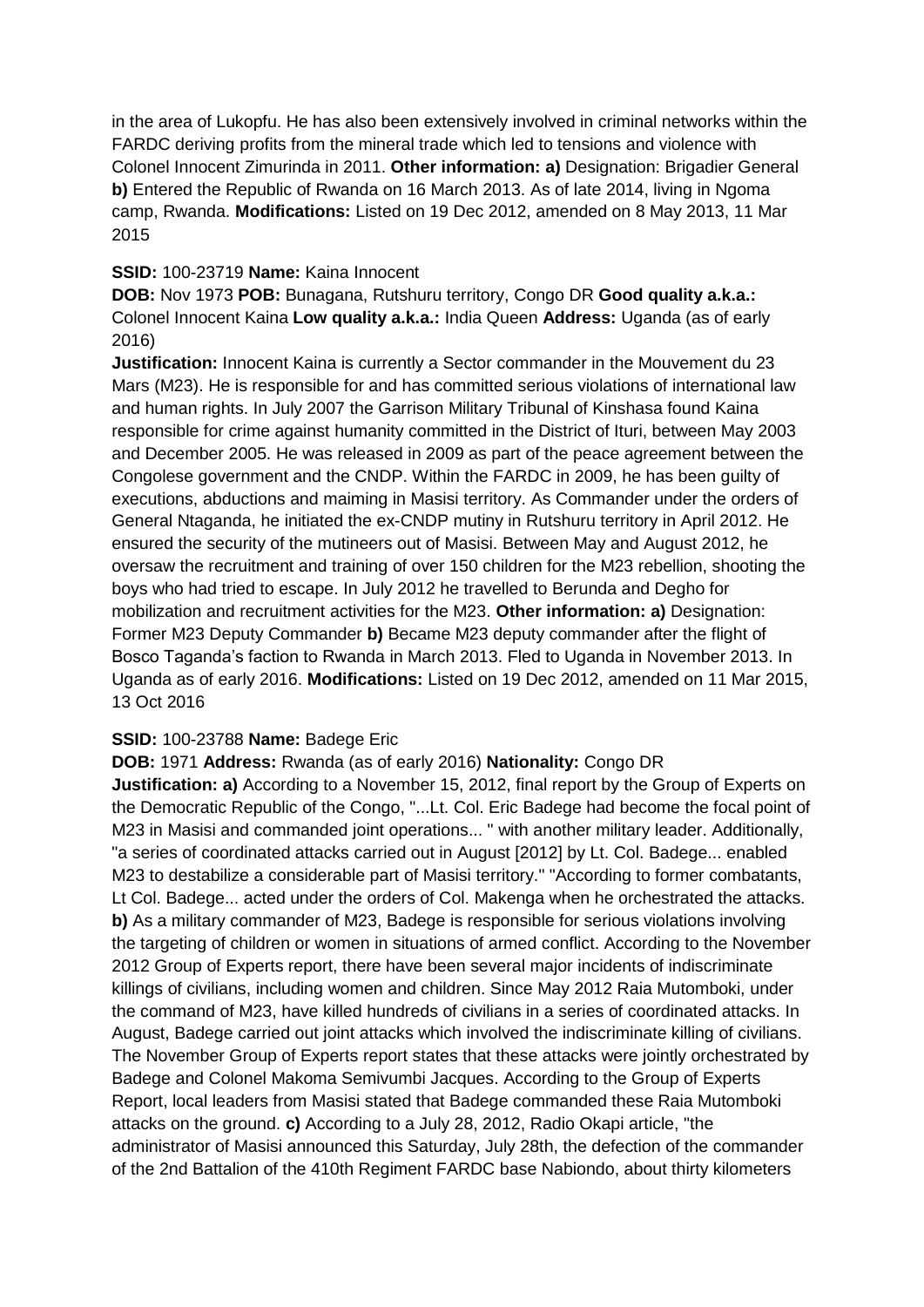northwest of Goma in North Kivu. According to him, Colonel Eric Badege and more than a hundred soldiers headed Friday to Rubaya, 80 kilometers north of Nabiondo. This information has been confirmed by several sources." **d)** According to a November 23, 2012 BBC article, M23 was formed when former members of the CNDP who had been integrated into the FARDC began to protest against bad conditions and pay, and lack of full implementation of the March 23, 2009 peace deal between the CNDP and the DRC that led to the CNDP's integration into the FARDC. **e)** M23 has been engaged in active military operations in order to take control of territory in eastern DRC, according to the November 2012 IPIS report. M23 and FARDC fought over control of several towns and villages in eastern DRC on July 24 and July 25, 2012; M23 attacked the FARDC in Rumangabo on July 26, 2012; M23 drove FARDC from Kibumba on November 17, 2012; and M23 took control of Goma on November 20, 2012. **f)** According to the November 2012 Group of Experts report, several ex-M23 combatants claim that M23 leaders summarily executed dozens of children who attempted to escape after being recruited as M23 child soldiers. **g)** According to a September 11, 2012 report by Human Rights Watch (HRW), a Rwandan man, 18, who escaped after being forcibly recruited in Rwanda told HRW that he witnessed the execution of a 16-year old boy from his M23 unit who had tried to flee in June. The boy was captured and beaten to death by M23 fighters in front of the other recruits. An M23 commander who ordered his killing then allegedly told the other recruits "[h]e wanted to abandon us," as an explanation for why the boy had been killed. The report also states that witnesses claimed that at least 33 new recruits and other M23 fighters were summarily executed when they attempted to flee. Some were tied up and shot in front of other recruits as an example of the punishment they could receive. One young recruit told HRW, "[w]hen we were with M23, they said [we had a choice] and could stay with them or we could die. Lots of people tried to escape. Some were found and then that was immediately their death." **Other information:** He fled to Rwanda in March 2013 and is still living there as of early 2016. **Modifications:**  Listed on 5 Feb 2013, amended on 11 Mar 2015, 13 Oct 2016

#### **SSID:** 100-23793 **Name:** Runiga Jean-Marie Lugerero

**DOB: a)** 1960 (approximately) **b)** 9 Sep 1966 **POB:** Bukavu, Congo DR **Good quality a.k.a.:** Jean-Marie Rugerero **Address:** Rubavu / Mudende, Rwanda

**Justification: a)** A July 9, 2012 document signed by M23 leader Sultani Makenga named Runiga as the coordinator of the political wing of M23. According to the document, Runiga's appointment was prompted by the need to ensure the visibility of the M23 cause. **b)** Runiga is named as the "President" of the M23 in postings on the group's website. His leadership role is corroborated by the November 2012 Group of Experts report, which refers to Runiga as the "leader of the M23". **c)** According to a December 13, 2012 Associated Press article, Runiga showed the Associated Press a list of demands that he said will be presented to the Congolese government. Included in the demands are the resignation of Kabila and the dissolution of the national assembly. Runiga indicated that if given the opportunity, M23 could retake Goma. "And at this time we will not retreat," Runiga told the Associated Press. He also indicated that M23's political branch should resume its control of Goma as a precondition to negotiations. "I think our members who are in Kampala represent us. In due time I will be there, too. I am waiting for things to be organized and when Kabila will be there, I will go, too," Runiga said. **d)** According to a November 26, 2012 Le Figaro article, Runiga met with DRC President Kabila on November 24, 2012 to begin discussions. Separately, in an interview with Le Figaro, Runiga stated, "M23 is composed primarily of former FARDC military members who defected to protest the non-respect of the March 23, 2009 accords."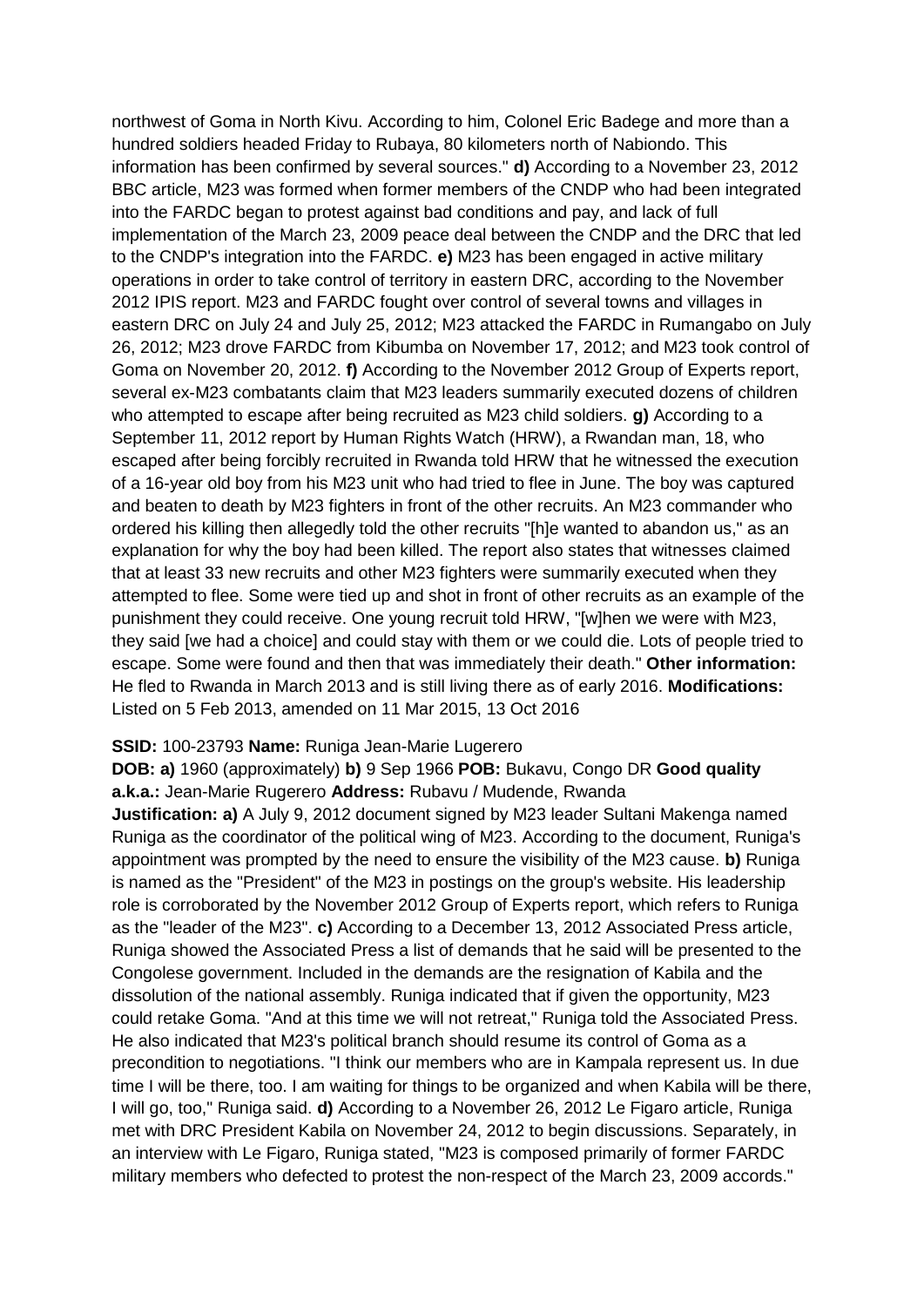He added, "M23's soldiers are deserters from the army who left with their arms in hand. Recently, we recovered a lot of equipment from a military base in Bunagana. For the moment, this allows us to regain territory each day and to repel all the attacks from the FARDC. Our revolution is Congolese, led by the Congolese, for the Congolese people." **e)**  According to a November 22, 2012 Reuters article, Runiga stated that M23 had the capacity to hang on to Goma after M23's forces were bolstered by mutinying Congolese soldiers from the FARDC: "Firstly we have a disciplined army, and also we have the FARDC soldiers who've joined us. They're our brothers, they'll be retrained and recycled then we'll work with them." **f)** According to a November 27, 2012 article published in The Guardian, Runiga indicated that M23 would refuse to obey a call by regional leaders of the International Conference of the Great Lakes to leave Goma in order to pave the way for peace talks. Instead, Runiga stated that M23's withdrawal from Goma would be the result, not a precondition, of negotiation. **g)** According to the 15 November 2012 Final Report of the Group of Experts, Runiga led a delegation that travelled to Kampala, Uganda on July 29, 2012 and finalized the M23 movement's 21-point agenda ahead of anticipated negotiations at the International Conference on the Great Lakes Region. **h)** According to a November 23, 2012 BBC article, M23 was formed when former members of the CNDP who had been integrated into the FARDC began to protest against bad conditions and pay, and lack of full implementation of the March 23, 2009 peace deal between the CNDP and the DRC that led to the CNDP's integration into the FARDC. **i)** M23 has been engaged in active military operations in order to take control of territory in eastern DRC, according to the November 2012 IPIS report. M23 and FARDC fought over control of several towns and villages in eastern DRC on July 24 and July 25, 2012; M23 attacked the FARDC in Rumangabo on July 26, 2012; M23 drove FARDC from Kibumba on November 17, 2012; and M23 took control of Goma on November 20, 2012. **j)** According to the November 2012 Group of Experts report, several ex-M23 combatants claim that M23 leaders summarily executed dozens of children who attempted to escape after being recruited as M23 child soldiers. **k)** According to a September 11, 2012 report by Human Rights Watch (HRW), a Rwandan man, 18, who escaped after being forcibly recruited in Rwanda told HRW that he witnessed the execution of a 16-year old boy from his M23 unit who had tried to flee in June. The boy was captured and beaten to death by M23 fighters in front of the other recruits. An M23 commander who ordered his killing then allegedly told the other recruits "[h]e wanted to abandon us," as an explanation for why the boy had been killed. The report also states that witnesses claimed that at least 33 new recruits and other M23 fighters were summarily executed when they attempted to flee. Some were tied up and shot in front of other recruits as an example of the punishment they could receive. One young recruits told HRW, "[w]hen we were with M23, they said [we had a choice] and could stay with them or we could die. Lots of people tried to escape. Some were found and then that was immediately their death. **Other information: a)**  Designation: M23, President **b)** Entered the Republic of Rwanda on 16 Mar 2013. As of 2016, residing in Rwanda. Participated in the creation of a new Congolese political party in June 2016, the Alliance pour le Salut du Peuple (ASP). **Modifications:** Listed on 5 Feb 2013, amended on 8 May 2013, 11 Mar 2015, 13 Oct 2016

## **Entities**

**SSID:** 100-3410 **Name:** Butembo Airlines (BAL) **Address:** Butembo, Congo DR **Justification:** Kisoni Kambale (deceased on 5 July 2007 and subsequently delisted on 24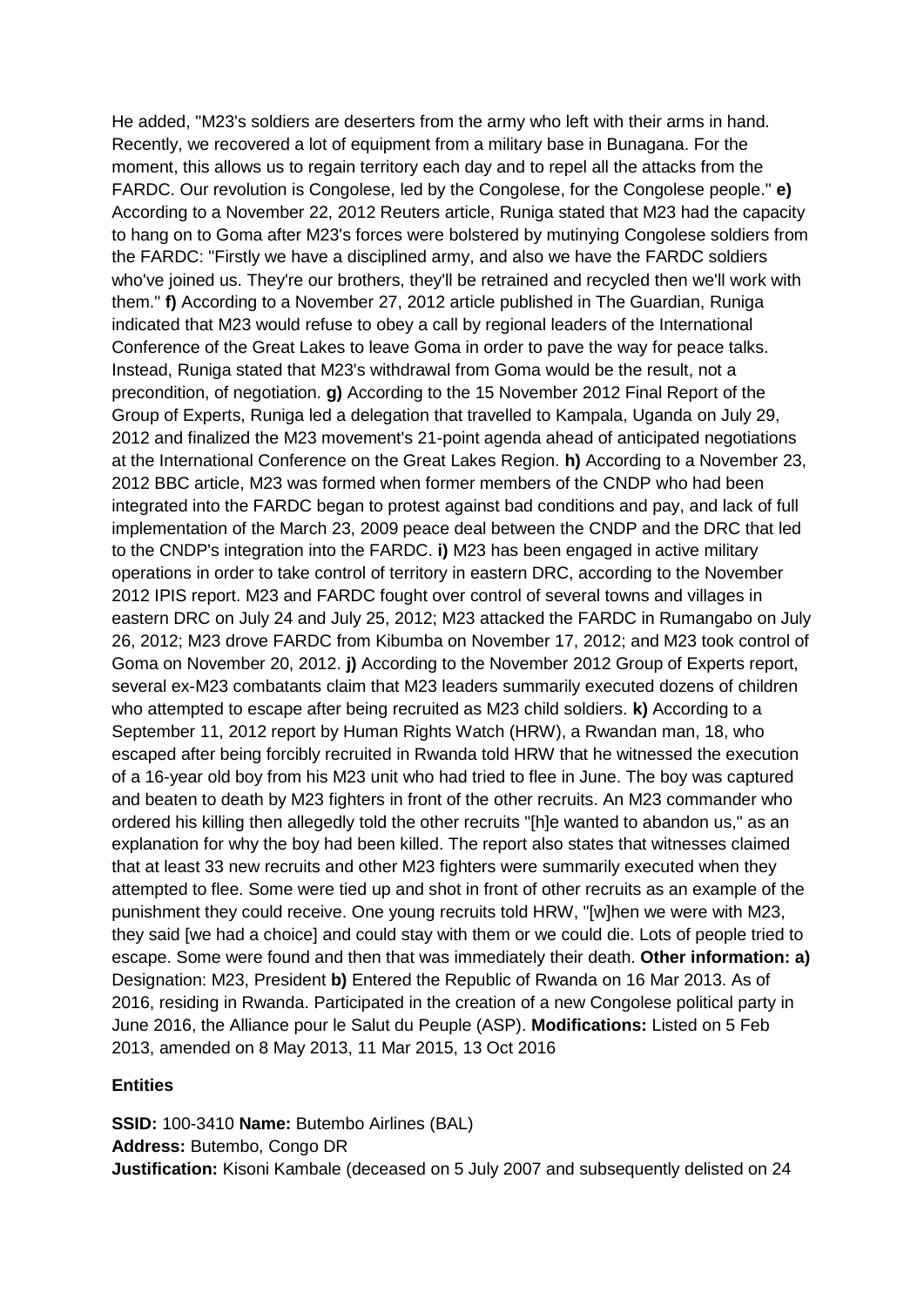April 2008 by the Security Council Committee established pursuant to resolution 1533 (2004)) used his airline to transport FNI gold, rations and weapons between Mongbwalu and Butembo. This constitutes «provision of assistance» to illegal armed groups in breach of the arms embargo of resolutions 1493 (2003) and 1596 (2005). **Other information:** Privatelyowned airline, operates out of Butembo. Since December 2008, BAL no longer holds an aircraft operating license in the DRC.

### **SSID:** 100-3417 **Name:** Congomet Trading House

#### **Address:** Butembo, North Kivu, Congo DR

**Justification:** Congomet trading House was owned by Kisoni Kambale (deceased on 5 July 2007 and subsequently delisted on 24 April 2008 by the Security Council Committee established pursuant to resolution 1533 (2004)). Kambale acquired almost all the gold production in the Mongbwalu district, which was controlled by the FNI. The FNI derived substantial income from taxes imposed on this production. This constitutes «provision of assistance» to illegal armed groups in breach of the arms embargo of resolutions 1493 (2003) and 1596 (2005). **Other information:** No longer exists as a gold trading house in Butembo, North Kivu. **Modifications:** Amended on 8 May 2013, 11 Mar 2015

**SSID:** 100-3425 **Name:** Compagnie Aerienne Des Grands Lacs (CAGL) **Spelling variant:**  Great Lakes Business Company (GLBC) (English)

**Good quality a.k.a.:** CAGL **Address: a)** Avenue Président Mobutu, Goma, Congo DR **b)**  Gisenyi, Rwanda **c)** P.O.Box 315, Goma, Congo DR

**Justification:** CAGL is a company owned by Douglas Mpamo, an individual already subject to sanctions under resolution 1596 (2005). CAGL was used to transport arms and ammunition in violation of the arms embargo of resolutions 1493 (2003) and 1596 (2005). **Other information:** As of December 2008, GLBC no longer had any operational aircraft, although several aircraft continued flying in 2008 despite UN sanctions. **Modifications:**  Amended on 8 May 2013, 11 Mar 2015

### **SSID:** 100-3433 **Name:** Great Lakes Business Company (GLBC)

**Address: a)** GLBC, P.O.Box 315, Goma, Congo DR **b)** Gisenyi, Rwanda (possibly) **Justification:** GLBC is a company owned by Douglas Mpamo, an individual already subject to sanctions under resolution 1596 (2005). GLBC was used to transport arms and ammunition in violation of the arms embargo of resolutions 1493 (2003) and 1596 (2005). **Other information:** As of December 2008, GLBC no longer had any operational aircraft, although several aircraft continued flying in 2008 despite UN sanctions. **Modifications:**  Amended on 8 May 2013

#### **SSID:** 100-3440 **Name:** Machanga LTD

**Address:** Plot 55A, Upper Kololo Terrace, Kampala, Uganda

**Justification:** Machanga bought gold through a regular commercial relationship with traders in the DRC tightly linked to militias. This constitutes «provision of assistance» to illegal armed groups in breach of the arms embargo of resolutions 1493 (2003) and 1596 (2005). **Other information:** Gold export company (Directors: Mr. Rajendra Kumar Vaya and Mr. Hirendra M. Vaya). In 2010, assets belonging to Machanga, held in the account of Emirates Gold, were frozen by Bank of Nova Scotia Mocatta (UK). The owners of Machanga have remained involved in purchasing gold from eastern DRC. **Modifications:** Amended on 11 Mar 2015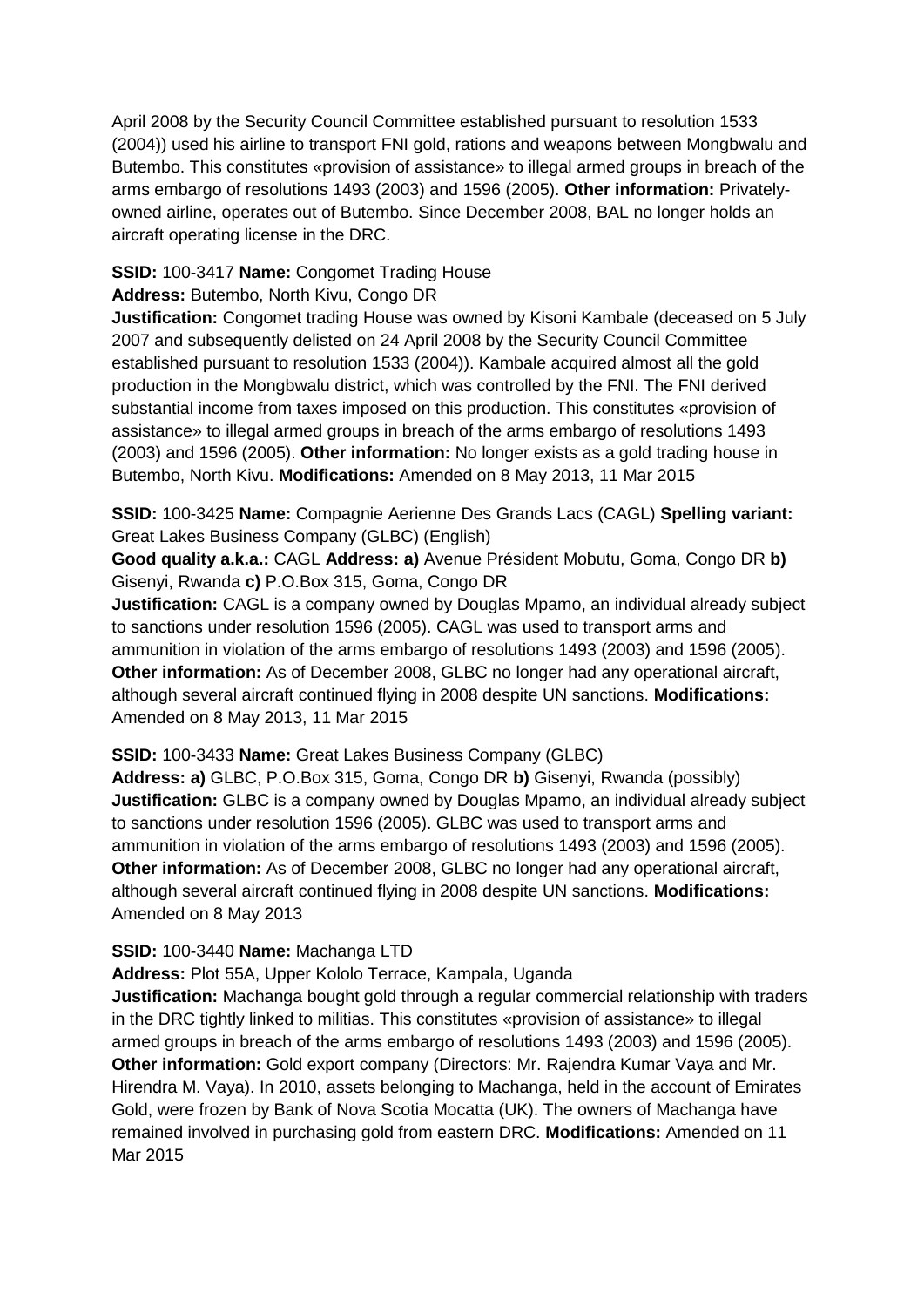**SSID:** 100-3447 **Name:** Tous Pour La Paix Et Le Developpement (NGO) **Good quality a.k.a.:** TPD **Address:** Goma, North Kivu, Congo DR

**Justification:** Implicated in violation of the arms embargo, by providing assistance to RCD-G, particularly in supplying trucks to transport arms and troops, and also by transporting weapons for distribution to parts of the population in Masisi and Rutshuru, North Kivu, in early 2005. **Other information:** Goma, with provincial committees in South Kivu, Kasai Occidental, Kasai Oriental and Maniema. Officially suspended all activities since 2008. In practice, as of June 2011 TPD offices are open and involved in cases related to returns of IDPs, community reconciliation initiatives, land conflict settlements, etc. The TPD President is Eugene Serufuli and Vice-President is Saverina Karomba. Important members include North Kivu provincial deputies Robert Seninga and Bertin Kirivita **Modifications:** Amended on 8 May 2013, 11 Mar 2015

**SSID:** 100-3454 **Name:** Uganda Commercial Impex (UCI) LTD **Address: a)** Plot 22, Kanjokya Street, Kamwokya, Kampala, Uganda (Tel.: +256 41 533 578/9) **b)** P.O.Box 22709, Kampala, Uganda

**Justification:** UCI bought gold through a regular commercial relationship with traders in the DRC tightly linked to militias. This constitutes «provision of assistance» to illegal armed groups in breach of the arms embargo of resolutions 1493 (2003) and 1596 (2005). **Other information:** Gold export company (Directors Mr. Jamnadas V. Lodhia – known as «Chuni» – and his sons Mr. Kunal J. Lodhia and Jitendra J. Lodhia). In January 2011, Ugandan authorities notified the Committee that following an exemption on its financial holdings, Emirates Gold repaid UCI's dept to Crane Bank in Kampala, leading to final closure of its accounts. The directors of UCI have remained involved in purchasing gold from eastern DRC. **Modifications:** Amended on 8 May 2013, 11 Mar 2015

**SSID:** 100-23799 **Name:** Forces démocratiques de libération du Rwanda (FDLR) **Good quality a.k.a.: a)** FDLR **b)** Force Combattante Abacunguzi **c)** Combatant Force for the Liberation of Rwanda **d)** FOCA **Address: a)** North Kivu, Congo DR **b)** South Kivu, Congo DR

**Justification: a)** The Forces démocratiques de libération du Rwanda (FDLR) is one of the largest foreign armed groups operating in the territory of the Democratic Republic of the Congo (DRC). The group was formed in 2000, and has committed serious violations of international law involving the targeting of women and children in armed conflict, including killing and maiming, sexual violence, and forced displacement. **b)** According to a 2010 report from Amnesty International, the FDLR were responsible for the killings of ninety-six civilians in Busurguni, Walikali territory. Some of the victims were burned alive in their homes. **c)**  According to the same source, in June 2010, an NGO medical centre reported around sixty cases a month of girls and women who had been raped in the southern Lubero territory, North-Kivu by armed groups including the FDLR. **d)** According to a December 20, 2010 report from Human Rights Watch (HRW), there has been documented evidence of the FDLR actively conducting child recruitment. HRW has identified at least 83 Congolese children under the age of 18, some as young as 14, who have been forcibly recruited by the FDLR. **e)**  In January 2012, HRW reported that FDLR combatants attacked numerous villages in the Masisi territory, killing six civilians, raping two women, and abducting at least 48 people. According to a June 2012 report from HRW, in May 2012 FDLR fighters attacked civilians in Kamananga and Lumenje, in South Kivu province, as well as in Chambucha, Walikale territory, and villages in the Ufumandu area of Masisi territory, North Kivu province. In these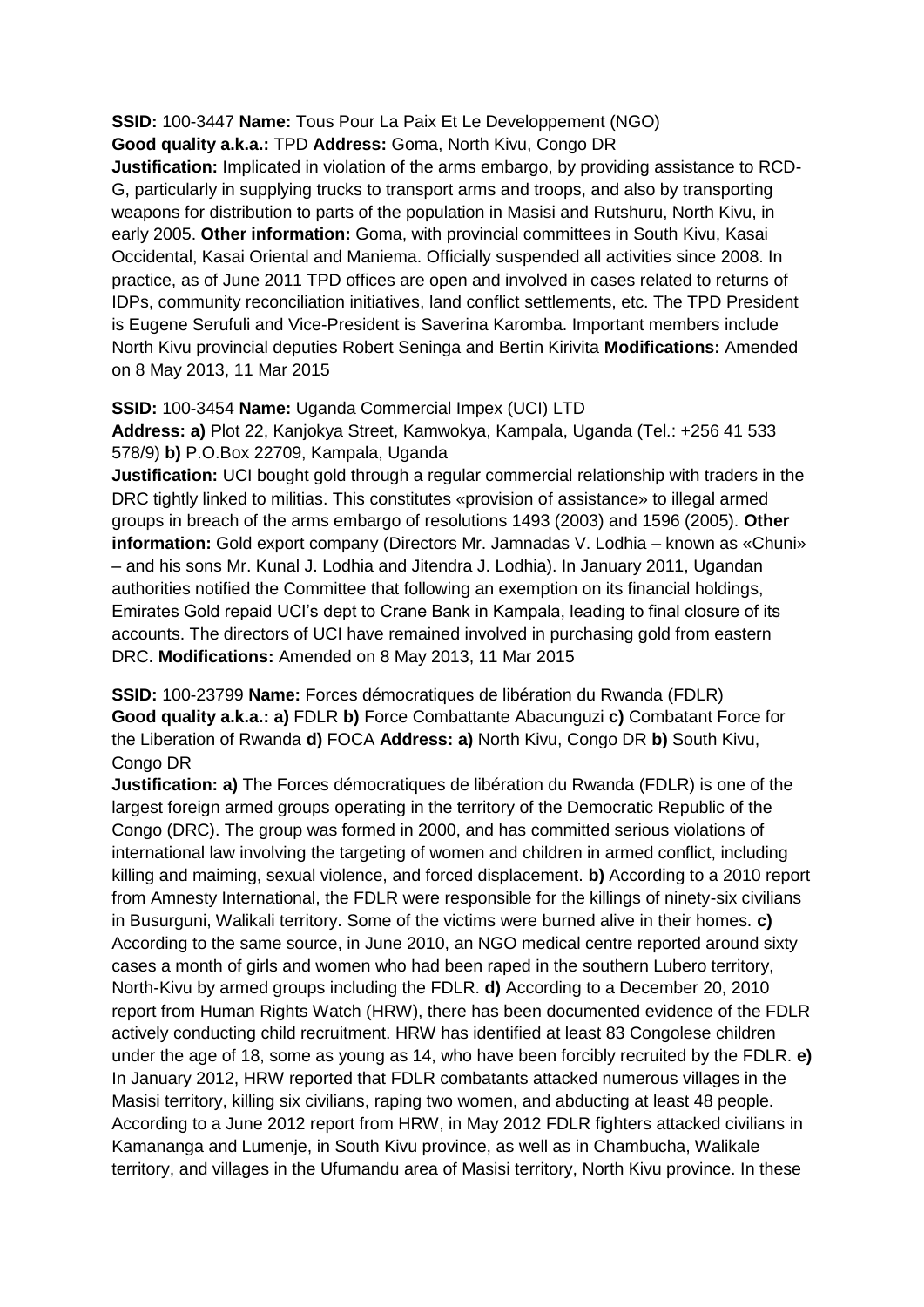attacks, FDLR fighters with machetes and knives hacked to death dozens of civilians, including numerous children. **f)** According to the June 2012 Group of Experts Report, the FDLR attacked several villages in South Kivu from December 31, 2011 to January 4, 2012. A United Nations investigation confirmed that at least 33 persons, including 9 children and 6 women, had been killed, either burned alive, decapitated or shot during the attack. In addition, one woman and one girl had been raped. **g)** The June 2012 Group of Experts Report also states that a United Nations investigation confirmed that the FDLR massacred at least 14 civilians, including 5 women and 5 children in South Kivu in May 2012. According to the November 2012 Group of Experts report, the UN documented at least 106 incidents of sexual violence committed by the FDLR between December 2011 and September 2012. The November 2012 Group of Experts report notes that, according to a UN investigation, the FDLR raped seven women in the night of 10 March 2012, including a minor, in Kalinganya, Kabare territory. The FDLR attacked the village again on 10 April 2012 and raped three of the women for the second time. The November 2012 Group of Experts report also reports 11 killings by the FDLR in Bushibwambombo, Kalehe on 6 April 2012, and FDLR involvement in 19 further killings in Masisi territory, including five minors and six women, in May. **Other information:** Email: Fdlr@fmx.de (mailto:Fdlr@fmx.de); fldrrse@yahoo.fr (mailto:fldrrse@yahoo.fr); fdlr@gmx.net (mailto:fdlr@gmx.net); fdlrsrt@gmail.com (mailto:fdlrsrt@gmail.com); humura2020@gmail.com (mailto:humura2020@gmail.com) **Modifications:** Listed on 5 Feb 2013, amended on 8 May 2013, 11 Mar 2015

### **SSID:** 100-23811 **Name:** M23

### **Good quality a.k.a.:** Mouvement du 23 mars

**Justification: a)** The Mouvement Du 23 Mars (M23) is an armed group operating in the Democratic Republic of the Congo (DRC) that has been the recipient of arms and related materiel, including advice, training, and assistance related to military activities. Several eyewitness testimonies state that M23 receives general military supplies from the Rwandan Defense Forces (RDF) in the form of weapons and ammunition in addition to materiel support for combat operations. **b)** M23 has been complicit in and responsible for committing serious violations of international law involving the targeting of women and children in situations of armed conflict in the DRC including killing and maiming, sexual violence, abduction, and forced displacement. According to numerous reports, investigations, and testimonies from eyewitnesses, M23 has been responsible for carrying out mass killings of civilians, as well as raping women and children throughout various regions of the DRC. Several reports indicate that M23 fighters have carried out 46 rapes against women and girls, the youngest of which was 8 years old. In addition to reports of sexual violence, M23 has also carried out extensive forced recruitment campaigns of children into the ranks of the group. It is estimated that M23 has carried out the forced recruitment of 146 young men and boys in the Rutshuru territory alone in eastern DRC since July 2012. Some of the victims have been as young as 15 years old. **c)** The atrocities committed by M23 against the civilian population of the DRC, as well as M23's forced recruitment campaign, and being the recipient of arms and military assistance has dramatically contributed to instability and conflict within the region and in some instances, violated international law. **Other information:** Email: mouvementdu23mars1@gmail.com

(mailto:mouvementdu23mars1@gmail.com) **Modifications:** Listed on 5 Feb 2013, amended on 8 May 2013, 11 Mar 2015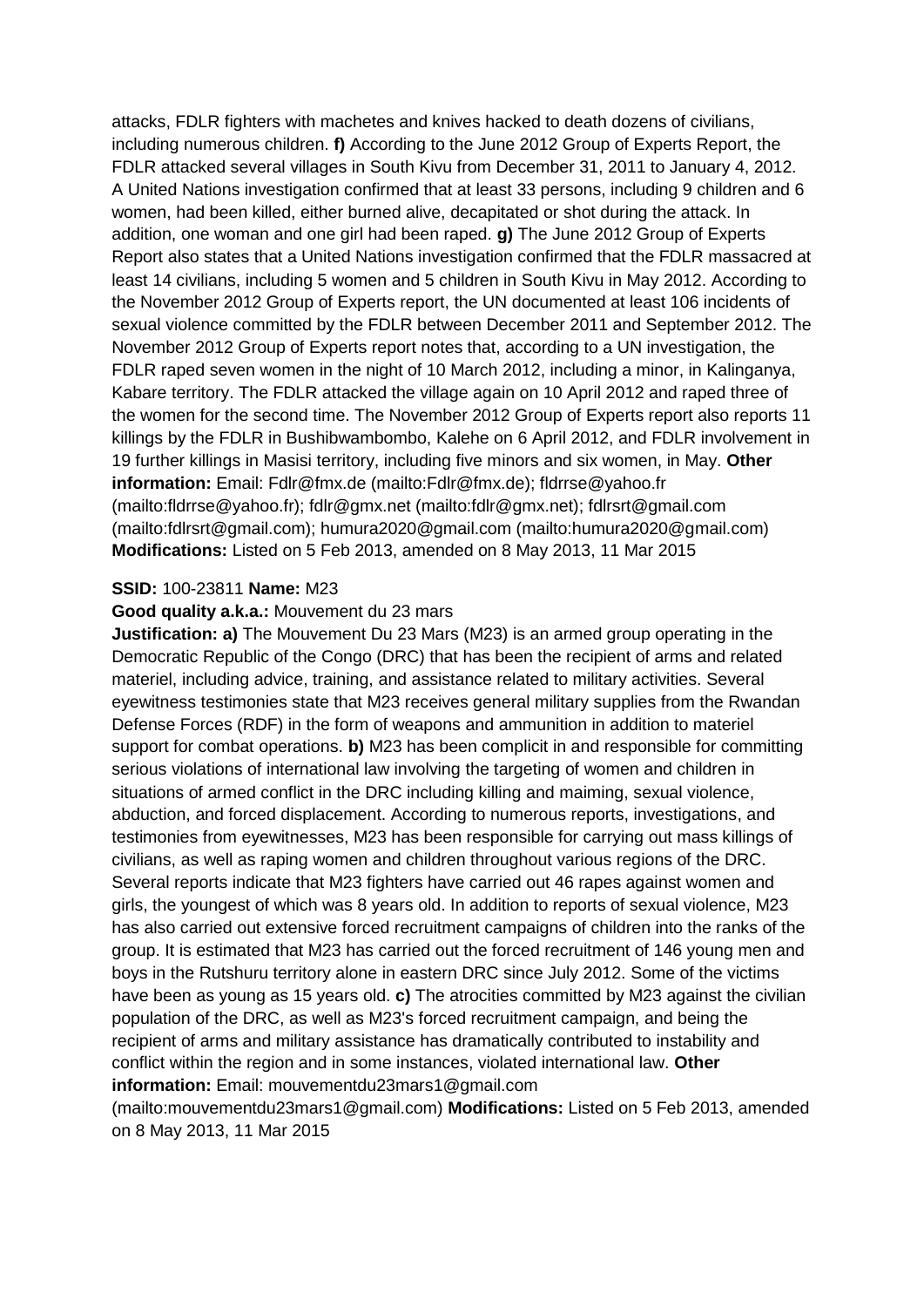#### **SSID:** 100-27961 **Name:** ADF

**Good quality a.k.a.:** Allied Democratic Forces **F.k.a.: a)** Forces Démocratiques Alliées - Armée Nationale de Libération de l'Ouganda **b)** ADF/NALU **c)** NALU **Address:** North Kivu Province, Congo DR

**Justification: a)** The ADF has recruited and used child soldiers in violation of applicable international law (UNSCR paragraph 4 (d)). The United Nations Group of Experts on the Democratic Republic of the Congo's ("GOE") 2013 final report stated that the GOE interviewed three former ADF fighters who had escaped during 2013 and who described how ADF recruiters in Uganda lure people to the DRC with false promises of employment (for adults) and free education (for children) and then force them to join the ADF. Also according to the GOE's report, former ADF fighters told the GOE that the ADF's training groups typically include adult men and boys and two boys who escaped from the ADF in 2013 told the GOE that they had received military training from the ADF. The GOE report also includes an account of ADF's training by a "former ADF child soldier". According to the GOE's 2012 final report, the ADF recruits include children, as exemplified by the case of an ADF recruiter who was captured by Ugandan authorities in Kasese with six young boys on his way to the DRC in Jul 2012. A specific example of the ADF's recruitment and use of children is seen in a 6 Jan 2009 letter from the former Africa Director for Human Rights Watch, Georgette Gagnon, to Uganda's former Minister of Justice, Kiddhu Makubuyu, stating that a boy named Bushobozi Irumba was abducted at 9 years of age by the ADF in 2000. He was required to provide transport and other services to ADF fighters. In addition, "The Africa Report" cited allegations that the ADF is allegedly recruiting children as young as 10 years of age as child soldiers and cited a Uganda People's Defence Force (UPDF) spokesperson as stating that the UPDF rescued 30 children from a training camp on Buvuma Island in Lake Victoria. **b)** The ADF has also committed numerous violations of international human rights and international humanitarian law against women and children, including killing, maiming, and sexual violence (UNSCR paragraph 4 (e)). According to the GOE 2013 final report, in 2013 the ADF attacked numerous villages, which prompted more than 66,000 people to flee into Uganda. These attacks depopulated a large area, which ADF has since controlled by abducting or killing people who return to their villages. Between Jul and Sep 2013, ADF decapitated at least five people in the Kamango area, shot several others, and kidnapped dozens more. These actions terrorized the local population and deterred people from returning home. The Global Horizontal Note, a monitoring and reporting mechanism of grave violations against children in situations of armed conflict, reported to the Security Council's Working Group on Children and Armed Conflict (CAAC) that during the Oct to Dec 2013 reporting period, ADF was responsible for 14 of the 18 child casualties documented, including in an incident on 11 Dec 2013, in Beni territory, North Kivu, when ADF attacked the village of Musuku, killing 23 people, including 11 children (three girls and eight boys), aged 2 months to 17 years. All victims had all been severely mutilated with machetes, including two children who survived the attack. The Mar 2014 Report of the Secretary General on Conflict Related Sexual Violence identifies the "Allied Democratic Forces — National Army for the Liberation of Uganda" on its list of "Parties credibly suspected of committing or being responsible for rape or other forms of sexual violence in situations of armed conflict." **c)** The ADF has also participated in attacks against the UN Organization Stabilization Mission in the DRC (MONUSCO) peacekeepers (UNSCR paragraph 4 (i)). MONUSCO reported that ADF has conducted at least two attacks on MONUSCO peacekeepers. The first, on 14 Jul 2013, was an attack on a MONUSCO patrol on the road between Mbau and Kamango. This attack is detailed in the 2013 GOE final